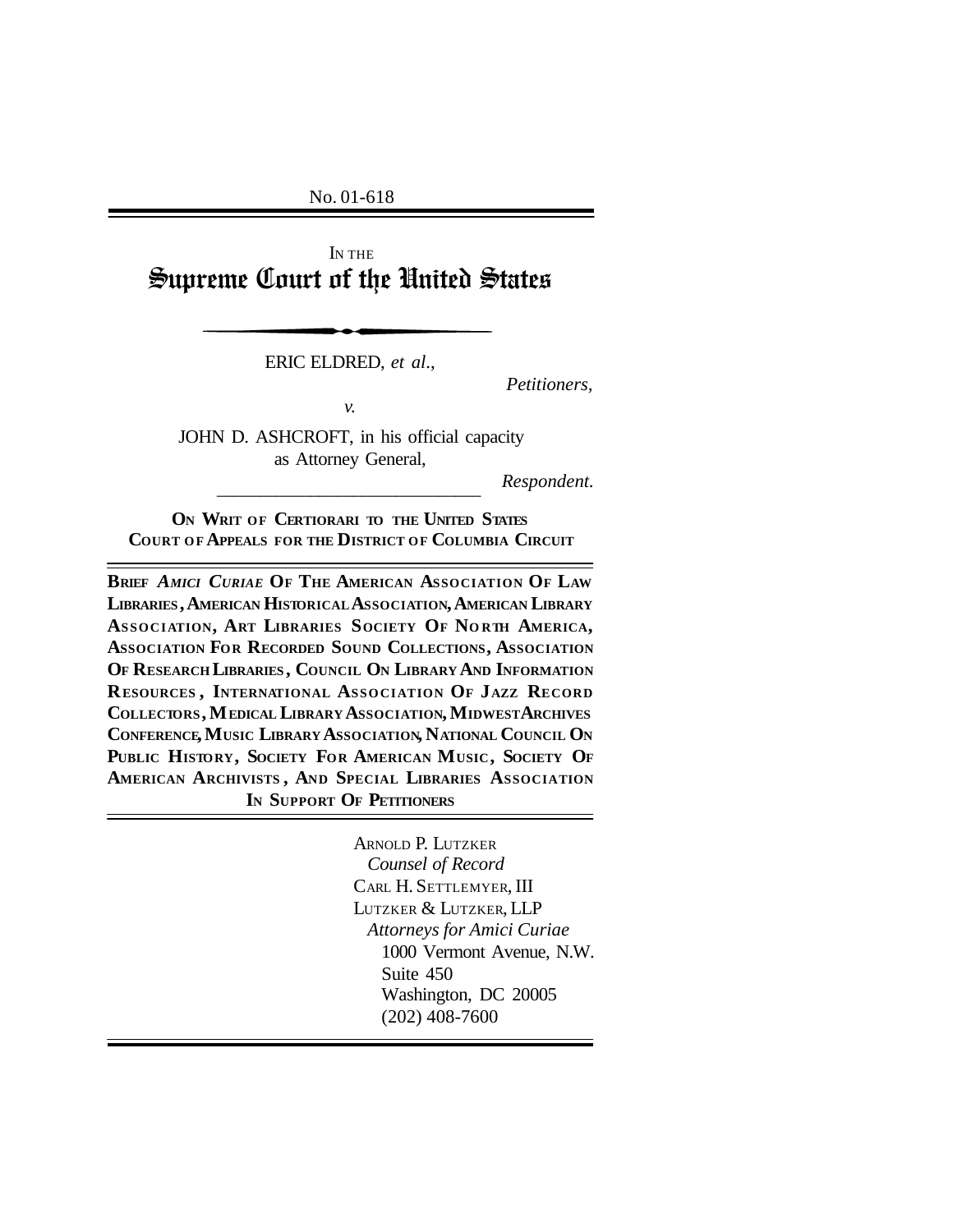#### *Cited Authorities* **TABLE OF CONTENTS**

|                                                                                                                                                                           | Page |
|---------------------------------------------------------------------------------------------------------------------------------------------------------------------------|------|
| Table of Cited Authorities                                                                                                                                                | iii  |
| Interests of Amici Curiae                                                                                                                                                 | 1    |
| Summary of Argument                                                                                                                                                       | 3    |
| Argument                                                                                                                                                                  | 5    |
| I.<br>Copyright Term Enlargements Must<br>"Promote The Progress Of Science And<br>Useful Arts" And Require New Original<br>Expression From The Copyright Owner            | 6    |
| Copyright Term Enlargements Must Satisfy<br>П.<br>Constitutional Aims And Be Congruent And<br>Proportional To Those Aims                                                  | 12   |
| III. Congress Did Not Adequately Consider The<br>Substantial Burdens CTEA Places On The<br>Public's Access To And Use Of Copyrighted<br>Works During Their Extended Terms | 15   |
| <b>CTEA Substantially Burdens Efforts To</b><br>А.<br>Preserve Works, Make Them Available<br>To The Public, And Use Them To Create<br>New Works                           | 17   |
| 1.<br>CTEA Harms Public Domain<br>Preservation and Republication<br>Projects                                                                                              | 19   |
| Substantial Numbers of Older<br>2.<br>Works Are Not Exploited Com-<br>mercially                                                                                           | 21   |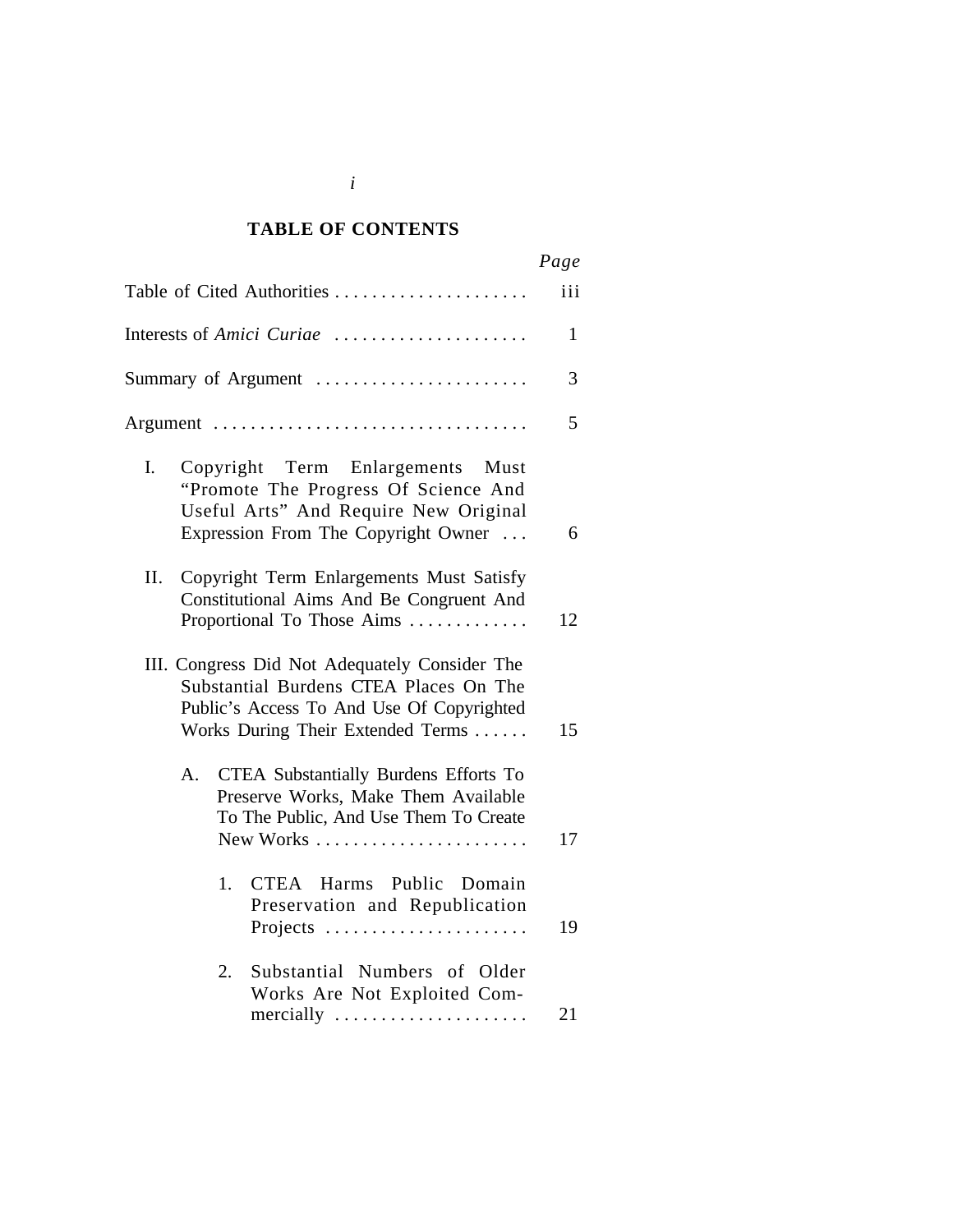## *ii*

#### $Contents$

|    | 3. CTEA Harms Scholarship,<br>Education and Creative Use of Older                                      | 23 |
|----|--------------------------------------------------------------------------------------------------------|----|
| В. | Purported Benefits For Preservation and<br>Access are Largely Unfounded                                | 26 |
|    | C. Harmonization Is An Illusory<br>Rationale                                                           | 28 |
|    | D. Section 108(h) Does Not Significantly<br>Mitigate the Harms Imposed By CTEA<br>on the Public Domain | 29 |
|    |                                                                                                        |    |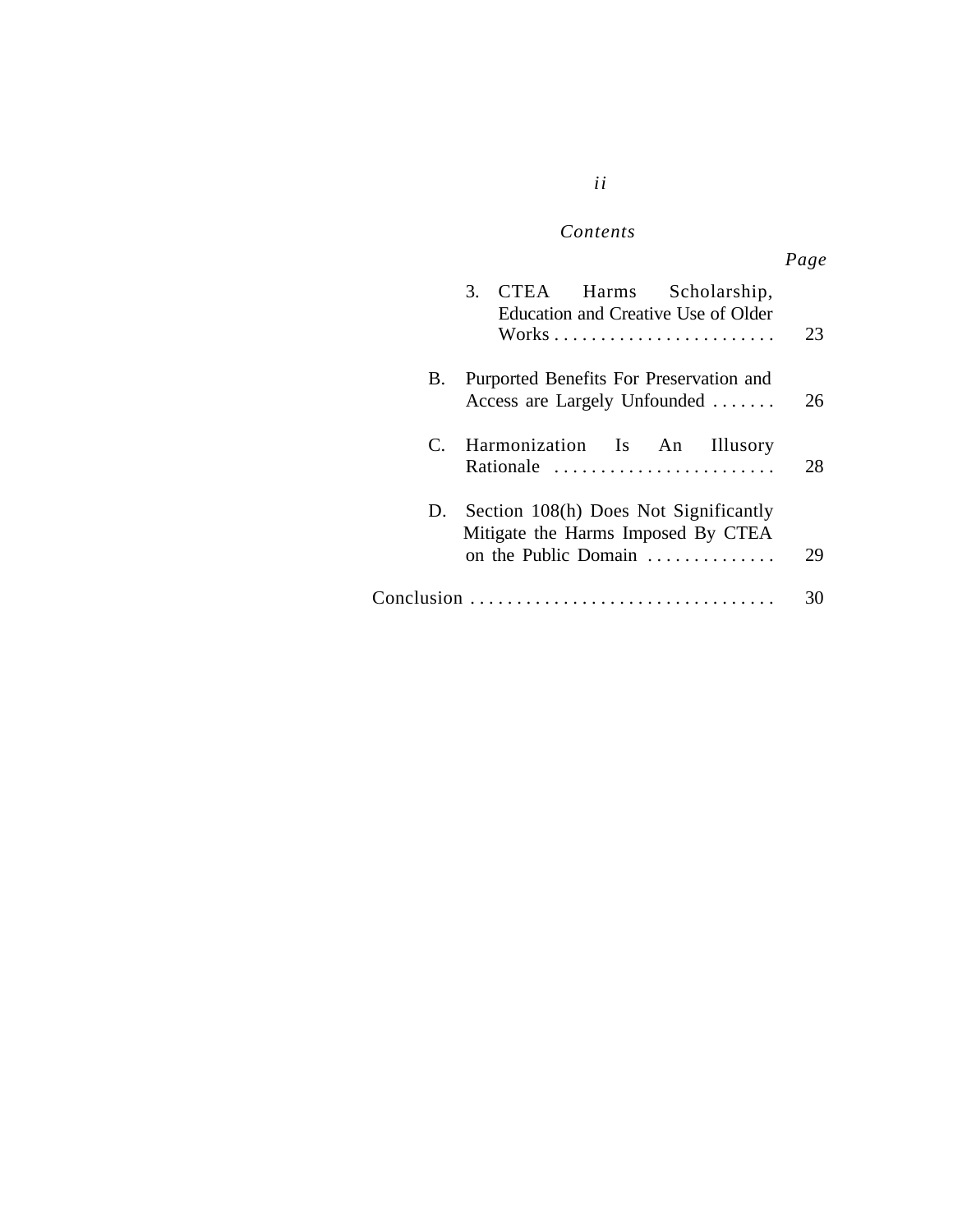#### *Cited Authorities* **TABLE OF CITED AUTHORITIES**

## **Cases:**

*Page*

| Bonito Boats, Inc. v. Thunder Craft Boats, Inc.,<br>489 U.S. 141 (1989)<br>7                               |
|------------------------------------------------------------------------------------------------------------|
| City of Boerne v. Flores, 521 U.S. 507 (1997)<br>14                                                        |
| Cohen v. California, 403 U.S. 15 (1971)<br>13                                                              |
| Eldred v. Reno, 239 F.3d 372, reh'g denied, 255 F.3d                                                       |
| Feist Publications, Inc. v. Rural Telephone Service<br>Co., Inc., 499 U.S. 340 (1991) $\ldots$ 4, 7, 8, 18 |
| Florida Prepaid Postsecondary Education Expense<br>Bd. v. College Savings Bank, 527 U.S. 640 (1999)        |
| Goldstein v. California, 412 U.S. 546 (1973)  10, 23                                                       |
| Graham v. John Deere Co. of Kansas City, 383 U.S.                                                          |
| Harper & Row Publishers v. Nation Enterprises,<br>$471$ U.S. 539 (1985)<br>7                               |
| Heart of Atlanta Motel, Inc. v. U.S., 379 U.S. 241<br>12                                                   |
| Kimel v. Florida Board of Regents, 528 U.S. 62<br>6                                                        |
| Lear, Inc. v. Adkins, 395 U.S. 653 (1969)<br>9                                                             |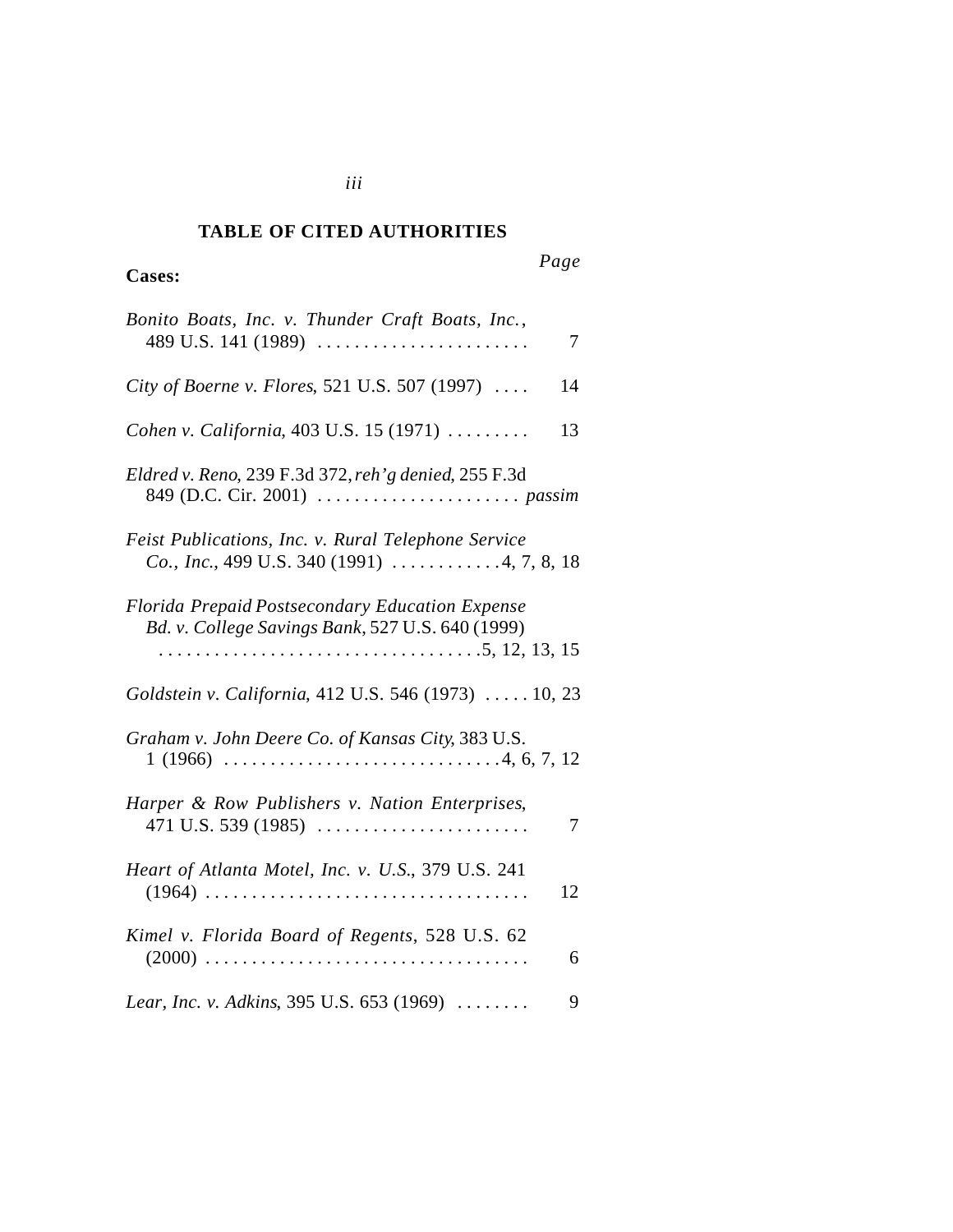|                                                                                                     | Page |
|-----------------------------------------------------------------------------------------------------|------|
| New York Times Co., Inc. v. Tasini, 533 U.S. 483                                                    | 18   |
| San Francisco Arts & Athletics, Inc. v. U.S. Olympic<br><i>Comm.</i> , 483 U.S. 522 (1987) $\ldots$ | 13   |
| Schnapper v. Foley, 667 F.2d 102 (D.C. Cir. 1981)                                                   | 6    |
| Sony Corp. of Am. v. Universal City Studios, Inc.,                                                  | 7    |
| <i>Trade-Mark Cases</i> , 100 U.S. 82 (1879) $\ldots \ldots \ldots$                                 | 8    |
| Turner Broadcasting System, Inc. v. FCC, 512 U.S.<br>$622(1994)$                                    | 14   |
| Turner Broadcasting System, Inc. v. FCC, 520 U.S.<br>$180(1997)$                                    | 14   |
| United States v. Lopez, 514 U.S. 549 (1995)                                                         | 13   |
| <b>United States Constitution:</b>                                                                  |      |

Art. I., § 8, cl. 8 . . . . . . . . . . . . . . . . . . . . . . . . . . . . *passim*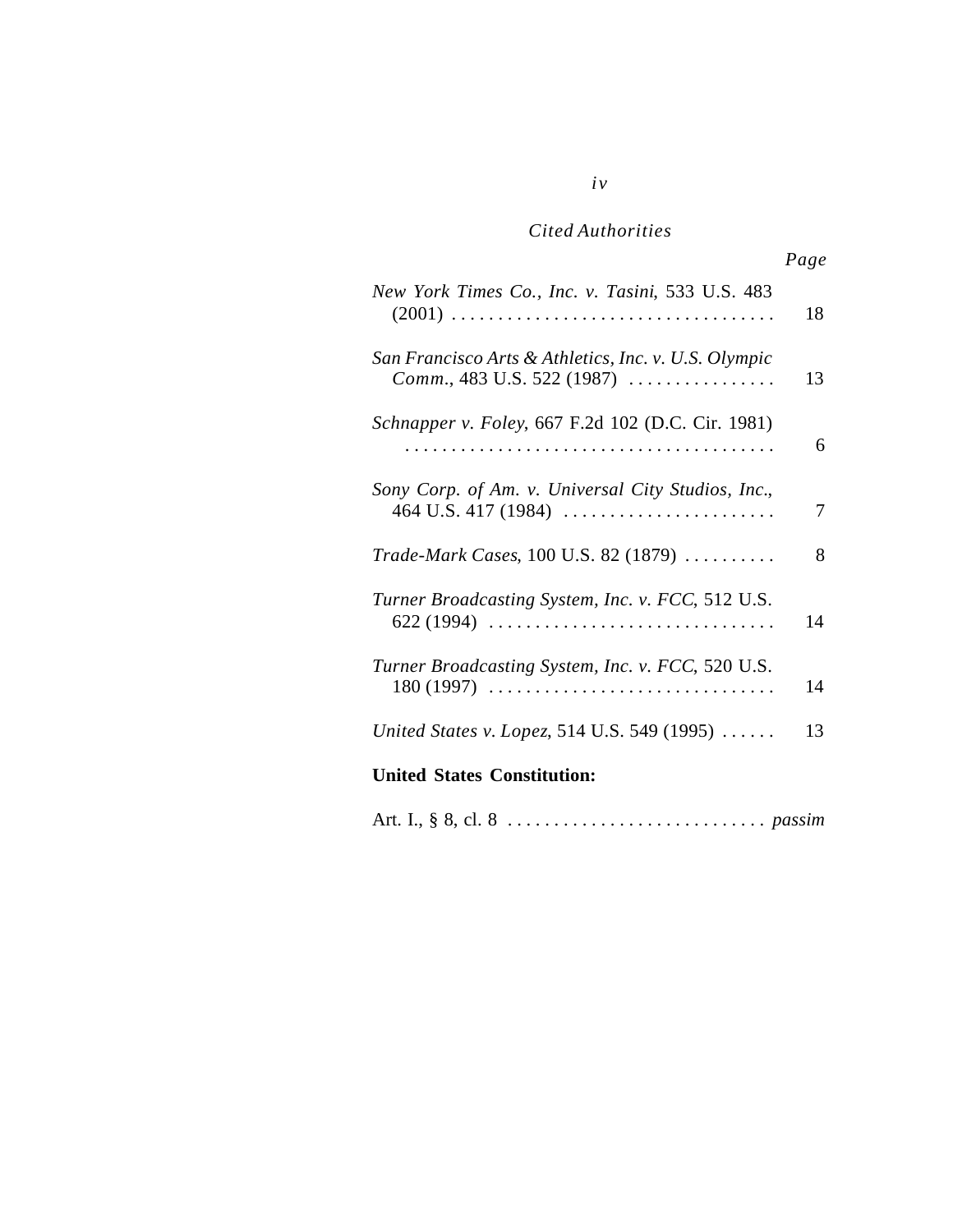## **Statutes:**

| "An Act for the encouragement of learning,"<br>$\S 1, 1$ Stat. 124 (1790)                   | 9  |
|---------------------------------------------------------------------------------------------|----|
| Berne Convention Implementation Act of 1988,<br>Pub. L. No. 100-568, 102 Stat. 2853 (1988)  | 28 |
| Copyright Act of 1976, Pub. L. 94-553, 90 Stat. 2541                                        |    |
| Copyright Term Extension Act of 1998, Pub. L. No.<br>105-298, 112 Stat. 2827 (1998)  passim |    |
|                                                                                             | 17 |
|                                                                                             | 13 |
|                                                                                             |    |
|                                                                                             | 27 |
|                                                                                             | 23 |
| <b>Legislative Materials:</b>                                                               |    |

# H.R. Rep. No. 2222, 60<sup>th</sup> Cong., 2d Sess. (1909) . . 11

- H.R. Rep. No. 605, 92nd Cong., 2d Sess (1971) . . . 11
- H.R. Rep. No. 1476, 94<sup>th</sup> Cong., 2d Sess. (1976) . . 11, 28
- H.R. Rep. No. 452, 105<sup>th</sup> Cong., 2d Sess. (1998) . . 16

*v*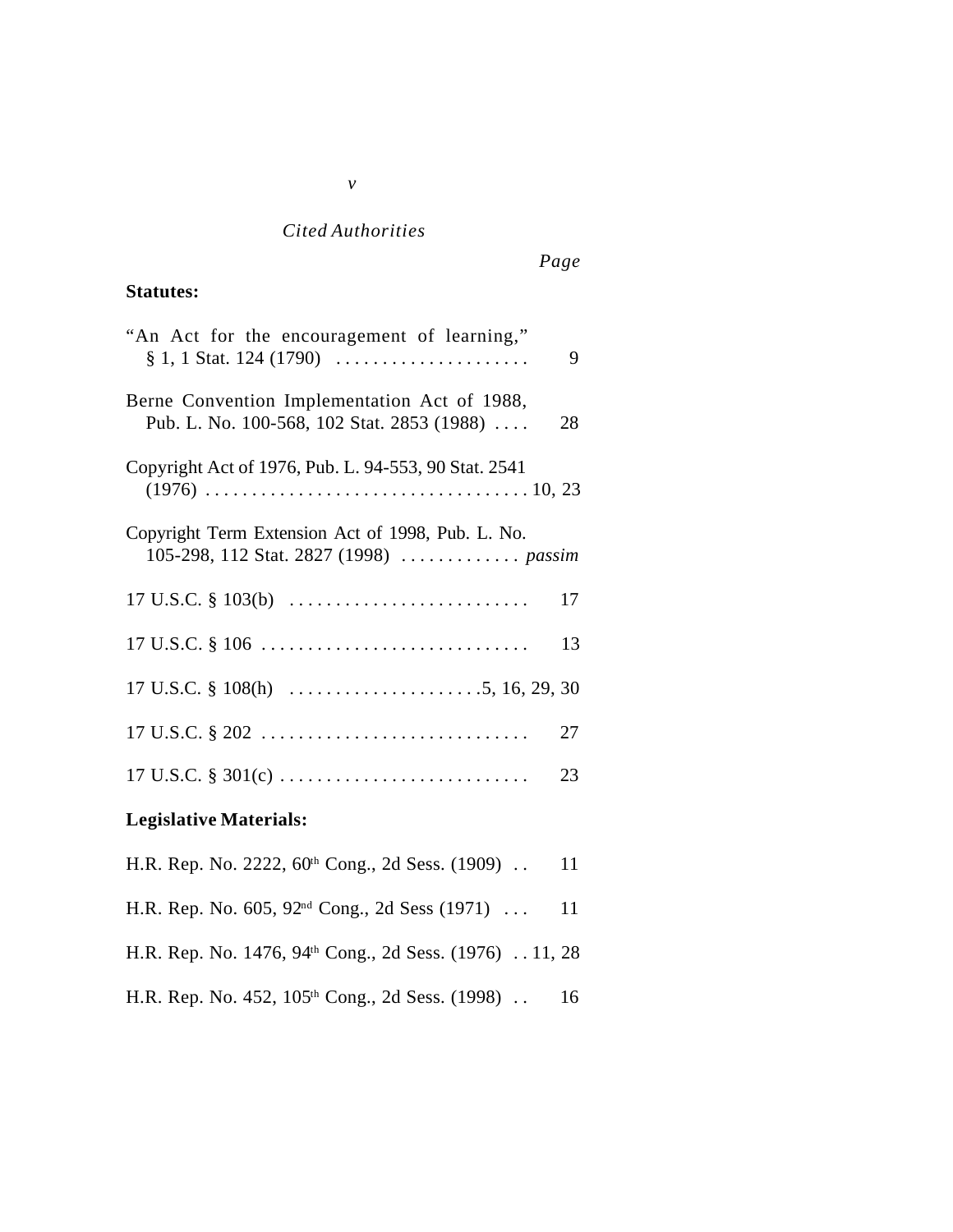*v i*

| Page                                                                                                                                                                                                                         |    |
|------------------------------------------------------------------------------------------------------------------------------------------------------------------------------------------------------------------------------|----|
| S. Rep. No. 315, 104 <sup>th</sup> Cong., 2d Sess. (1996)  passim                                                                                                                                                            |    |
| Journal of the United States in Congress Assembled,<br>Containing The Proceedings From Nov. 1782 to<br>Nov. 1793 (Philadelphia, D.C. Claypoole, 1783)                                                                        | 10 |
| Copyright Term Extension Act of 1995: Hearings on<br>S. 483 Before The Senate Judiciary Comm., 104th                                                                                                                         |    |
| <b>Administrative Materials:</b>                                                                                                                                                                                             |    |
| 63 Fed. Reg. 71,785-71,788 (1998)                                                                                                                                                                                            | 29 |
| National Film Preservation Board, Film Preservation<br>1993: A Study of the Current State of American<br>Film Preservation: Report of the Librarian of                                                                       |    |
| National Film Preservation Board, Television and<br>Video Preservation 1997: A Report on the Current<br>State of American Television and Video<br>Preservation: Report of the Librarian of Congress,<br>Vol. 1 $(1997)$<br>. | 27 |
| Register of Copyrights, Draft Second Supplementary<br>Report of the Register of Copyrights on the<br>General Revision of the U.S. Copyright Law                                                                              | 23 |
| U.S. Copyright Office, Register's Report on the<br>General Revision of the U.S. Copyright Law                                                                                                                                | 11 |
|                                                                                                                                                                                                                              |    |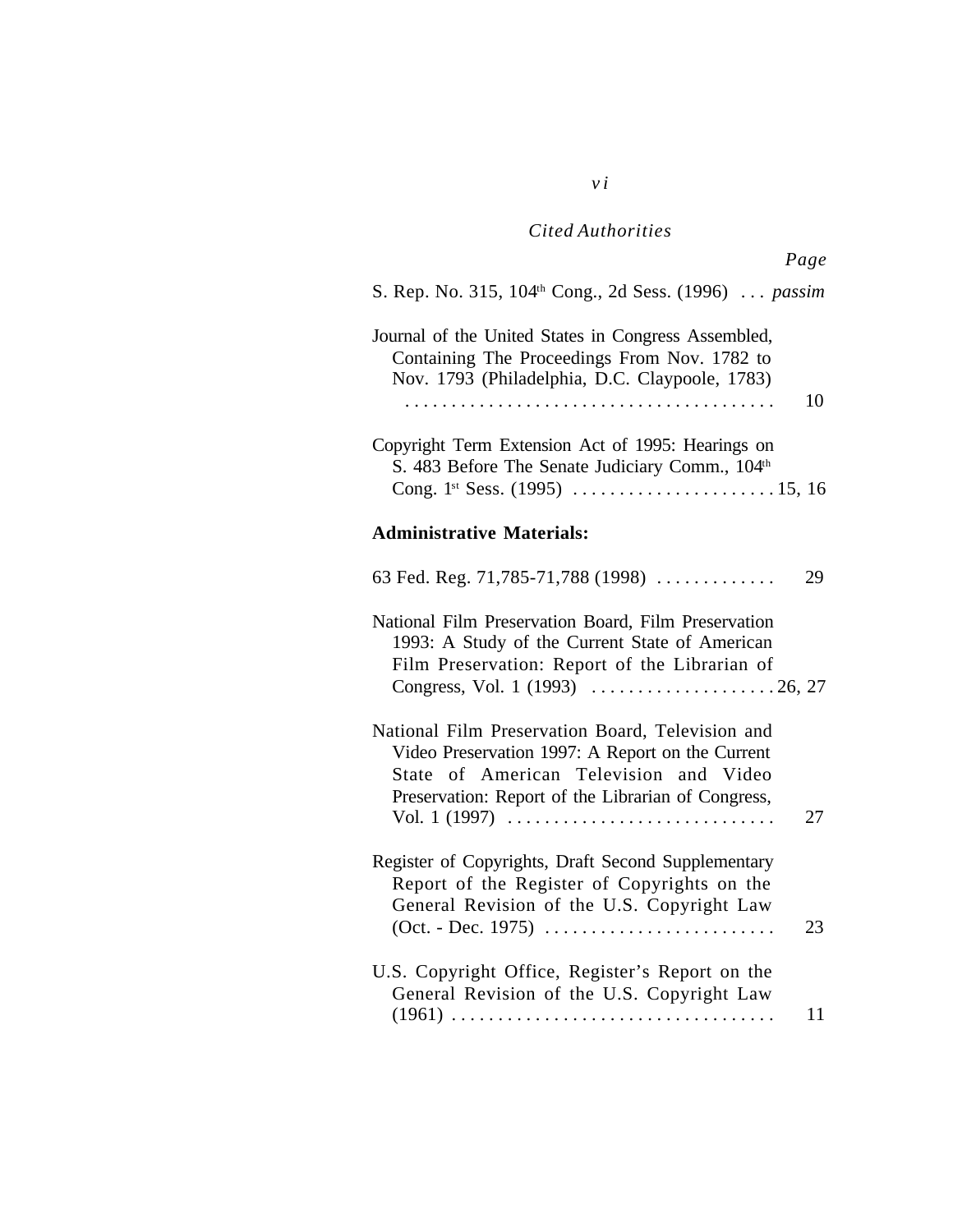*vii*

*Page*

| U.S. Copyright Office, Report on Copyright and |    |
|------------------------------------------------|----|
| Digital Distance Education: A Report of the    |    |
| Register of Copyrights $165-66$ (1999)         | 25 |

#### **Miscellaneous:**

| Larry Alford, Deputy University Librarian,<br>University of North Carolina, Chapel Hill<br>(telephone interview, April 29, 2002)  19, 20                      |
|---------------------------------------------------------------------------------------------------------------------------------------------------------------|
| Caroline R. Arms, Getting the Picture: Observations<br>from the Library of Congress on Providing Online<br>Access to Pictorial Images, 2 Library Trends<br>21 |
| Robert L. Bard & Lewis Kurlantzick, Copyright<br>Duration at the Millennium, 47 J. Copr. Soc'y 13                                                             |
| Julian Barnes, Copyright Wrongs, Wall Street J.<br>28                                                                                                         |
| Books In Print Online (2002), available at http://                                                                                                            |
| Stephen Breyer, The Uneasy Case for Copyright: A<br>Study of Copyright In Books, Photocopies, and<br>Computer Programs, 84 Harv. L. Rev. 281 (1970)<br>15     |
| Timothy Brooks, E-mail to Arnold Lutzker, Counsel<br>of Record (Apr. 24, 2002) $\ldots \ldots \ldots \ldots \ldots 22, 23$                                    |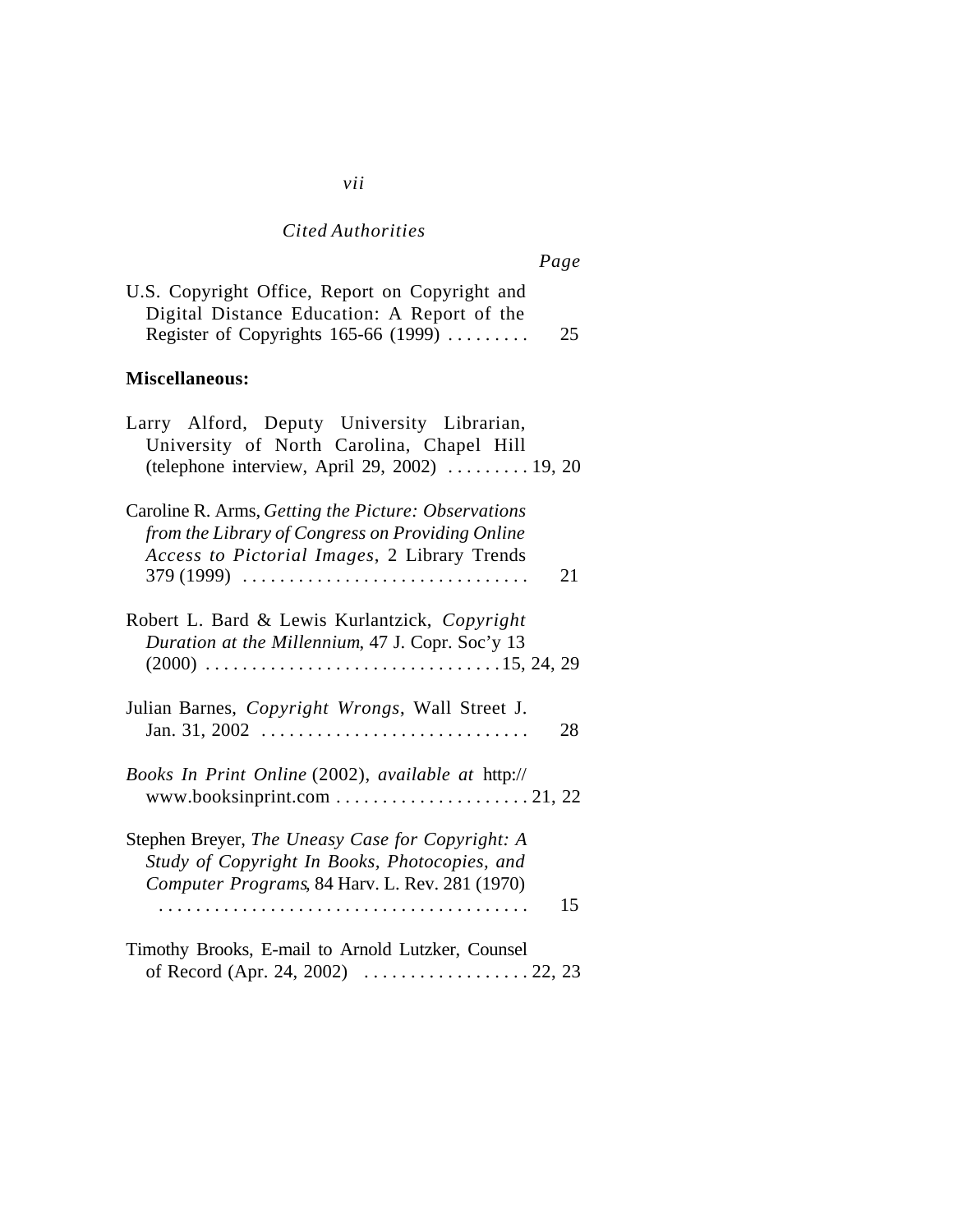*viii*

| Scott Carlson, Once Trustworthy Newspaper<br>Databases Have Become Unreliable and<br>Frustrating, Chronicle of Higher Education,                       | 18       |
|--------------------------------------------------------------------------------------------------------------------------------------------------------|----------|
| Francine Crawford, Pre-Constitutional Copyright<br><i>Statutes</i> , 47 J. Copr. Soc'y 167 (2000)                                                      | 10       |
| Michael H. Davis, Extending Copyright and the<br>Constitution: "Have I Stayed Too Long?",<br>52 Fla. L. Rev. 989 (2000)                                | 15       |
| Documenting the American South                                                                                                                         |          |
| http://docsouth.unc.edu<br>http://docsouth.unc.edu/digitizingnarr.html                                                                                 | 19<br>19 |
|                                                                                                                                                        | 10       |
| Paul Edward Geller, International Copyright Law and<br>Practice § 3[1] $(2000)$                                                                        | 28       |
| Peter Groves, Toad and Ratty In Clover, The Times,                                                                                                     | 28       |
| Paul J. Heald & Susanna Sherry, Implied Limits on<br>the Legislative Power: The Intellectual Property<br>Clause as an Absolute Constraint on Congress, |          |
| Joe A. Hewitt, Doc South 1000 <sup>th</sup> Title Symposium<br>(March 1, 2002), <i>available at http://</i><br>docsouth.unc.edu/jahewitt.html  19, 20  |          |

## *Page*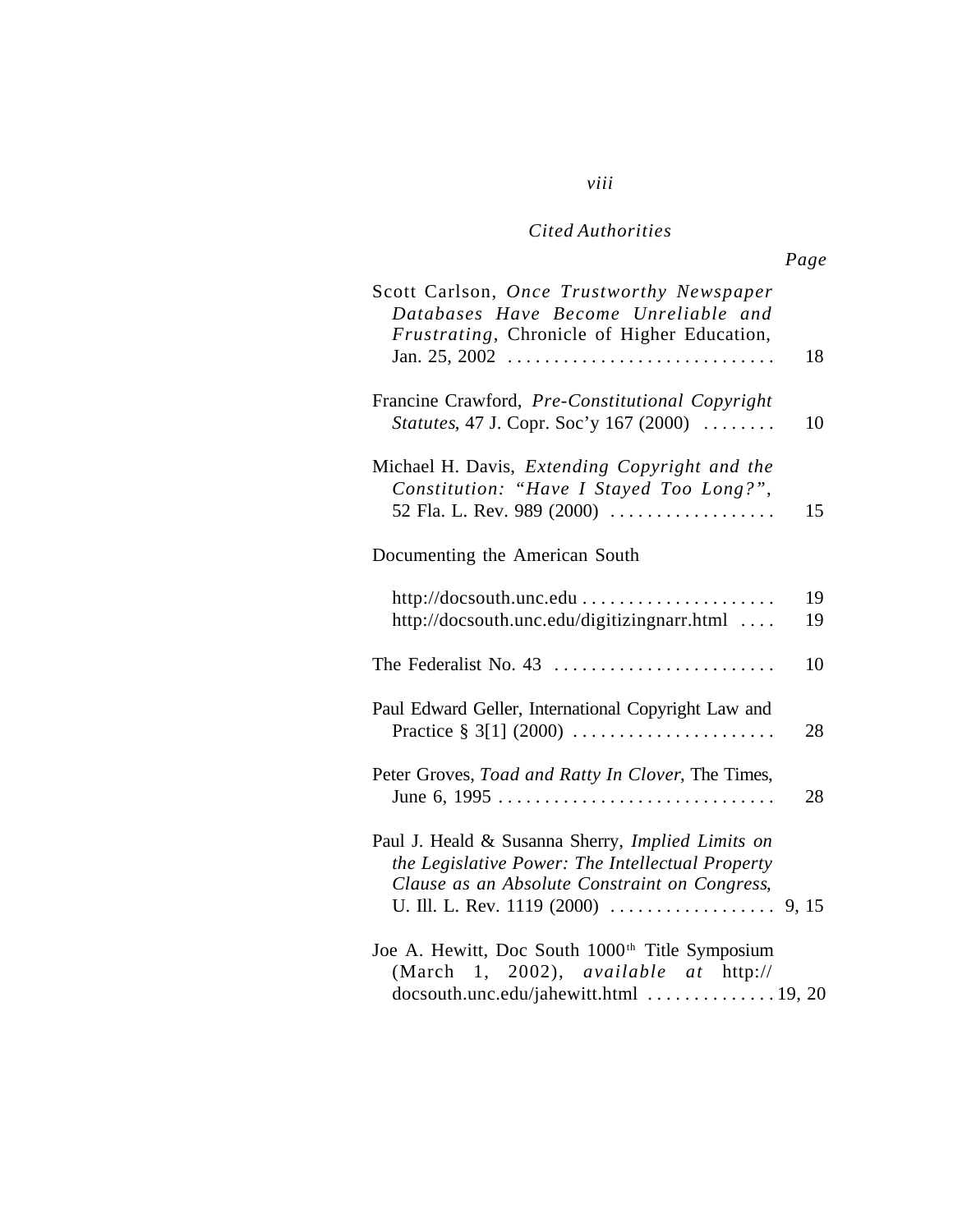|--|--|--|

| Peter B. Hirtle, "Unpublished Materials, New<br>Technologies, and Copyright: Facilitating<br>Scholarly Use," 48 J. Copyright Soc'y 259 (2001)   |                      |
|-------------------------------------------------------------------------------------------------------------------------------------------------|----------------------|
|                                                                                                                                                 | 24                   |
| Bill Holland, Labels Strive to Rectify Past Archival<br>Problems, Billboard, July 12, 1997                                                      | 26                   |
| Bill Holland, Library of Congress To Grow Sound,<br>Visual Archives Getting New Facility, Billboard,                                            | 27                   |
| Library of Congress, American Memory: Historical<br>Collections for the National Digital Library,                                               |                      |
| Librarian of Congress, Annual Report of the<br>Librarian of Congress (years 1927-1951)                                                          | 22                   |
| James Madison, Detached Memoranda, in James<br>Madison: Writings (Jack N. Rakove ed., 1999)  7, 10                                              |                      |
| National Music Publishers Ass'n, et al., Reply<br>Comments on Interim Rule, U.S. Copyright Office<br>Docket No. 98-13 (filed April 1, 1999)     | 30                   |
| Melville B. Nimmer & David Nimmer, Nimmer on<br>Copyright (2002)                                                                                |                      |
| 1 Nimmer On Copyright $\S$ 1.01[B][2][d]<br>1 Nimmer On Copyright $\S$ 4.06[B]<br>2 Nimmer On Copyright § 8C.03<br>8 Nimmer on Copyright App. 4 | 23<br>23<br>23<br>11 |
| 8 Nimmer on Copyright App. 7                                                                                                                    | 9, 10                |

#### *ix*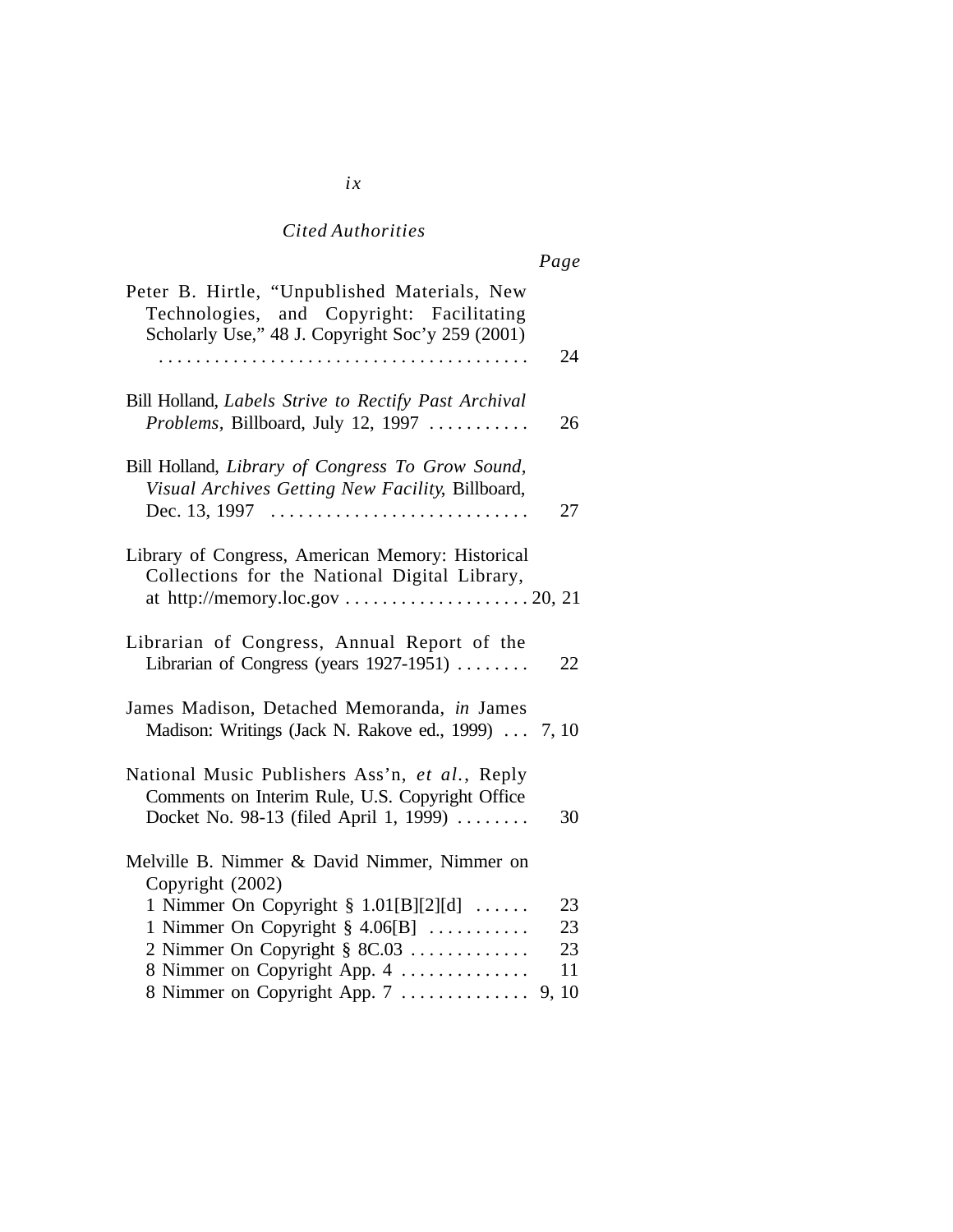*x*

| 8 Nimmer on Copyright App. 8<br>8 Nimmer on Copyright App. 13<br>8 Nimmer on Copyright App. 14                                                                                                                                                 | 11<br>11<br>11 |
|------------------------------------------------------------------------------------------------------------------------------------------------------------------------------------------------------------------------------------------------|----------------|
| Edward Rappaport, Copyright Term Extension:<br>Estimating the Economic Values (Cong. Research<br>Service Rep. No. 144, 1998)                                                                                                                   | 8              |
| Laureen C. Urquiaga, Access Services Librarian and<br>Copyright Coordinator for the Howard Hunter<br>Law Library in the Reuben Clark Law School at<br>Brigham Young University, E-mail to Carol<br>Ashworth, American Library Ass'n (April 17, | 25             |
| Lizabeth Wilson, Director of University Libraries,<br>University of Washington, E-mail to Prue Adler,<br>Assoc. Exec. Dir., Association of Research                                                                                            |                |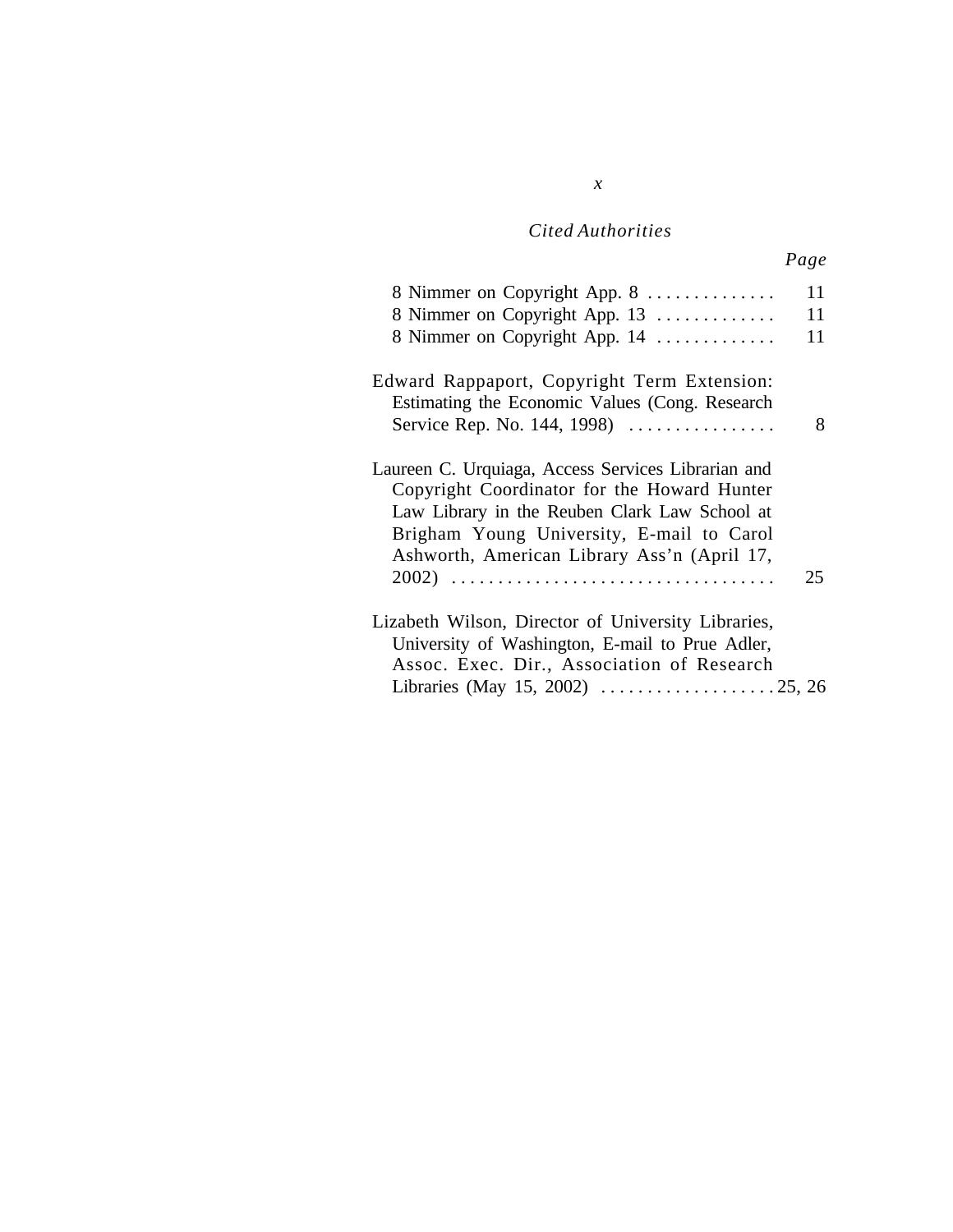#### **INTERESTS OF** *AMICI CURIAE* <sup>1</sup>

This brief *amici curiae* in support of Petitioners is submitted by the entities listed below ("*Amici*") pursuant to Rule 37 of the Rules of this Court. *Amici* urge that the Court reverse the judgment of the U.S. Court of Appeals for the D.C. Circuit.

The **American Association of Law Libraries** is a nonprofit educational organization with over 5,000 members who respond to the legal information needs of legislators, judges, and other public officials at all levels of government, corporations and small businesses, law professors and students, attorneys, and members of the general public.

The **American Historical Association** is a nonprofit organization of approximately 15,000 members. It promotes historical studies, the collection and preservation of historical documents and artifacts, and dissemination of historical research.

The **American Library Association** is a nonprofit educational organization of approximately 64,000 librarians, library educators, information specialists, library trustees, and friends of libraries representing public, school, academic, state, and specialized libraries.

The **Art Libraries Society of North America** is a nonprofit organization of approximately 1,500 individual and institutional members including architecture and art librarians, visual resources professionals, artists, curators, educators, publishers, and others interested in advancing education, information, and scholarly communication in the arts.

The **Association for Recorded Sound Collections** is a nonprofit scholarly organization of approximately 1000 individuals and institutional members and promotes the preservation and study of historic recordings in all fields of music and speech.

1

<sup>1.</sup> Letters from all parties consenting to the filing of this brief have been filed with the Clerk of this Court. No counsel for a party authored this brief in whole or in part, and no person or entity other than amici curiae, or their counsel, made a monetary contribution to the preparation or submission of this brief.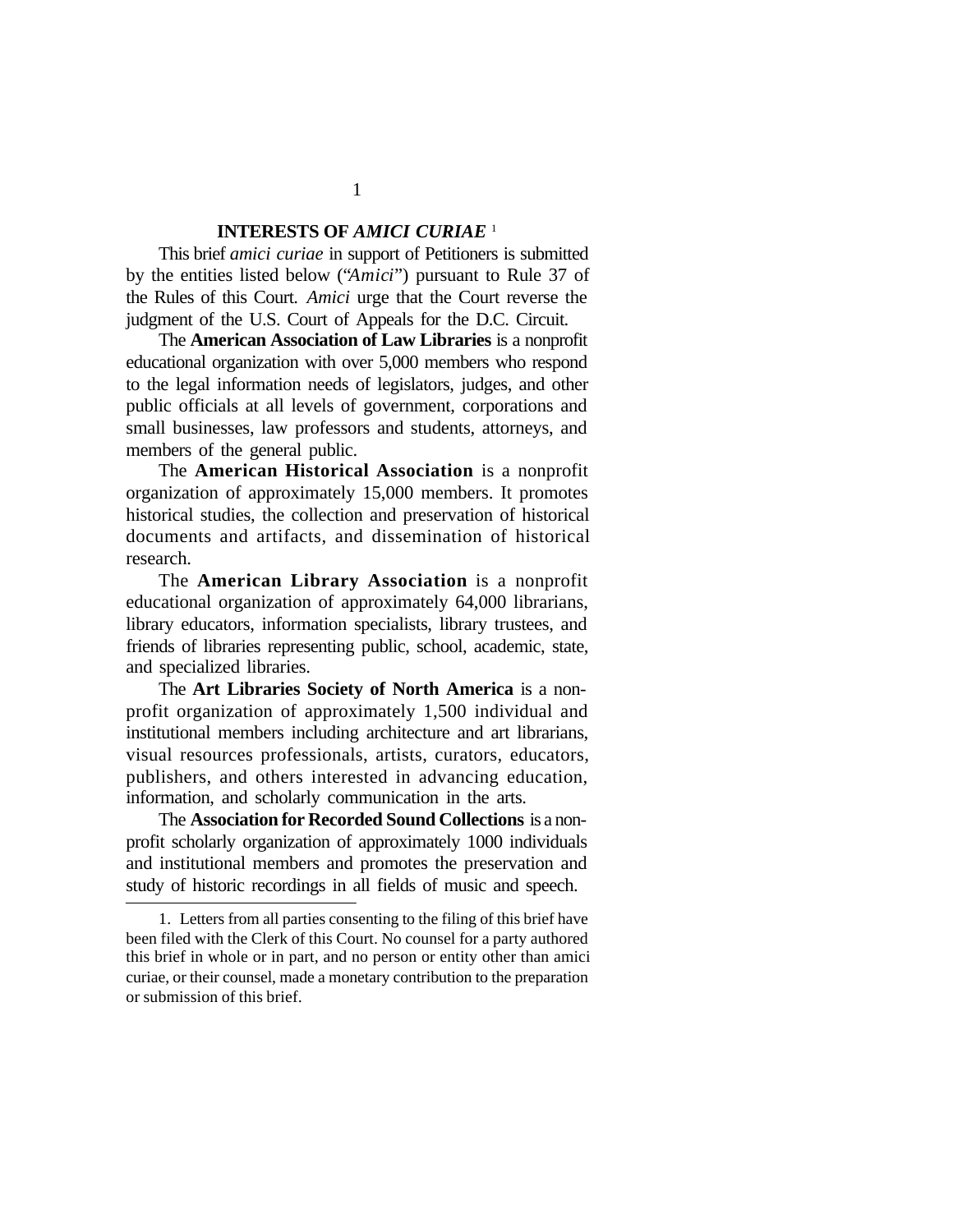The **Association of Research Libraries** is a nonprofit association of 123 research libraries in North America. Its members include university libraries, public libraries, government and national libraries whose mission is to influence the future of research libraries in the process of scholarly communication.

The **Council on Library and Information Resources** is a nonprofit organization working to expand access to information, however recorded and preserved, as a public good with special attention now being paid to preservation of nonbook formats and digital information.

The **International Association of Jazz Record Collectors** is a non-profit corporation of approximately 1500 members. |Its goals include maintaining an association of collectors of jazz recordings, and promoting collecting and research in the field.

The **Medical Library Association** is an educational organization of more than 1,000 institutions and 3,800 individual members in the health sciences information field.

The **Midwest Archives Conference** is the nation's largest regional archival organization, with over 1000 members from corporate, government, church, and university archives, historical societies and other manuscripts repositories and special collections.

The **Music Library Association** is the professional organization in the United States devoted to music librarianship and to all aspects of music materials in libraries.

The **National Council on Public History** is a professional organization of approximately 1700 historians engaged in work outside of academia, and those within academia who prepare students for careers in government agencies, museums, libraries, historic preservation and private businesses.

The **Society for American Music** is a nonprofit scholarly and educational organization of approximately 900 individual and 120 institutional members. It seeks to stimulate the appreciation, performance, creation and study of American music.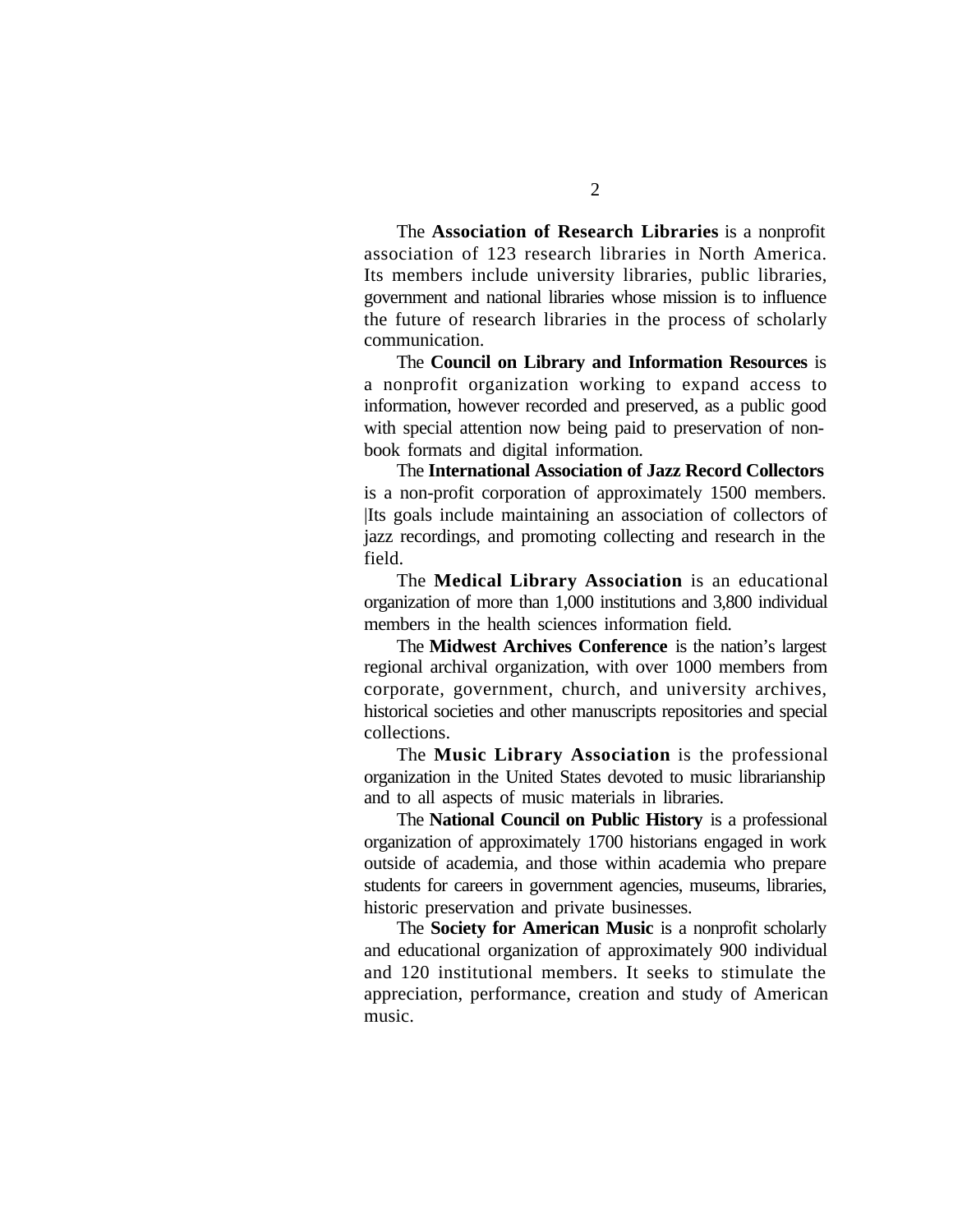The **Society of American Archivists** represents more than 3,000 individuals and 400 institutions and is the authoritative voice in the United States on issues that affect the identification, preservation, and use of historical records.

The **Special Libraries Association** is an international professional association serving more than 14,000 members of the information profession, including special librarians, information managers, brokers and consultants.

*Amici* are organizations who support the creation of new creative works and promote the advancement of knowledge by preserving cultural heritage, providing educational materials, sponsoring research, digitizing materials, teaching our nation's youth, lending books and other works, creating and using works, and facilitating better technologically-adapted schools.

#### **SUMMARY OF ARGUMENT**

A fundamental part of the genius of the United States copyright system is that the Constitution ensures that after the original, creative works of authors have been rewarded with a limited term of protection, those works become part of the public domain to be freely used by all. In enacting the Copyright Term Extension Act ("CTEA"),<sup>2</sup> Congress, *inter alia*, retrospectively enlarged the copyright terms of existing works by twenty years, and prospectively added twenty years of copyright protection to future works. This Act exceeds Congress's authority under Article I, Section 8, Clause 8 of the Constitution (the "Copyright Clause") and materially impoverishes the public domain that the clause was designed to enrich.

In its retrospective application in particular, CTEA gratuitously confers private gains on owners of copyrights in older works, imposes substantial, unexamined burdens on the public at large, and delays by decades the entry of substantial numbers of works into the public domain. CTEA effectively prohibits non-copyright owners — like librarians, curators, archivists, historians, and scholars — from republishing and

<sup>2.</sup> Copyright Term Extension Act of 1998, Pub. L. No. 105-298, 112 Stat. 2827 (1998).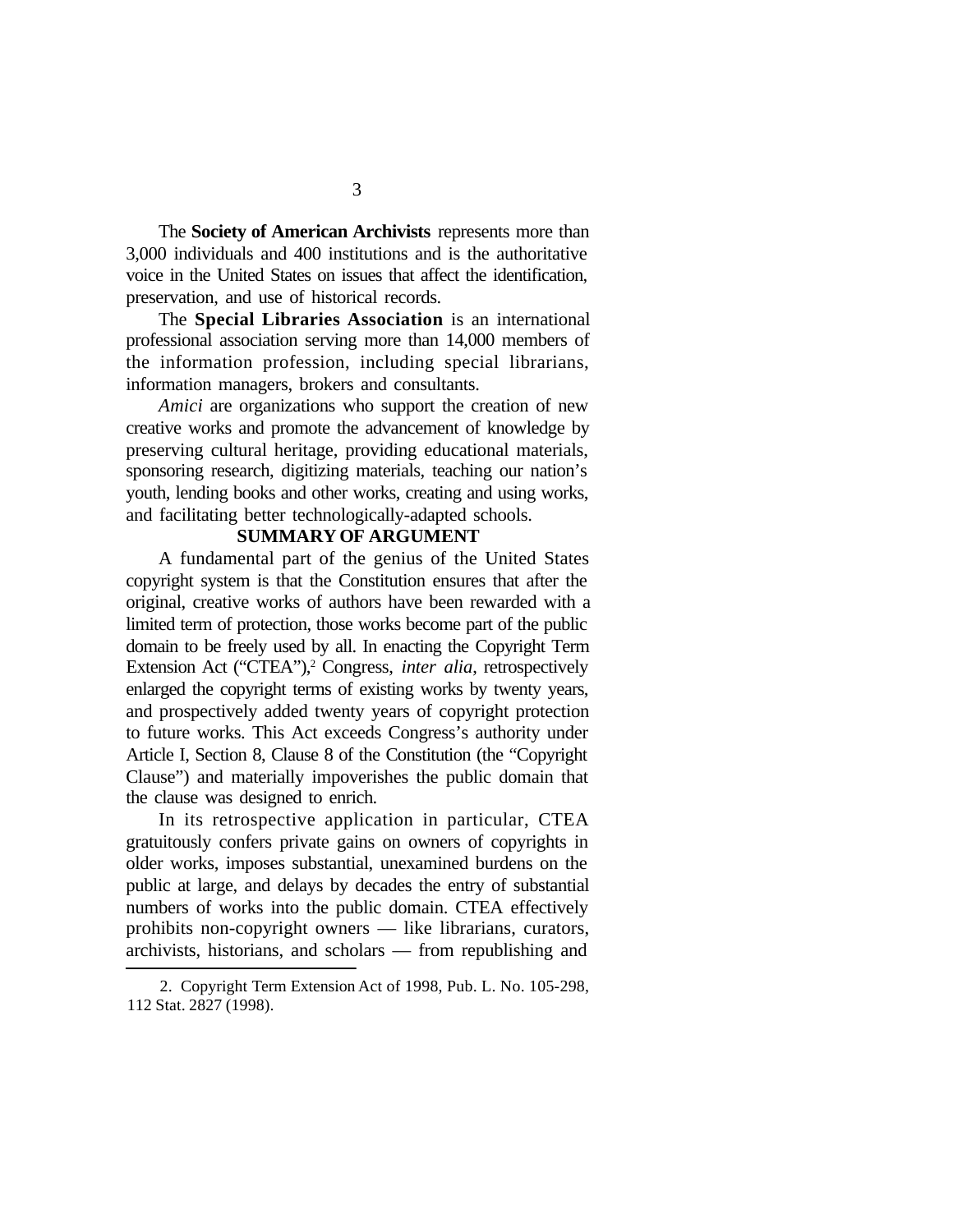disseminating older works that may have no significant commercial value, but may be of strong historical or artistic interest. This, in turn, deters and complicates their efforts to preserve such works. For those who want to republish or use such works, CTEA needlessly imposes high transaction costs of seeking out (often unsuccessfully) the rights holders to older works, licensing fees (if they are found) and restrictions on use. CTEA also inhibits scholars, authors and artists from creating and disseminating new works that incorporate works with extended terms. The public ultimately pays for these harms by restricted and/or more expensive access to older works, and by inhibitions on scholarship, teaching, and the creation of new works.

In its ruling below, the D.C. Circuit failed to enforce the limitations on congressional authority specifically set forth in the Copyright Clause and recognized in this Court's precedents.<sup>3</sup> The D.C. Circuit's analysis construes the Copyright Clause language, "[t]o promote the Progress of Science and useful Arts," in a manner that deprives it of substantive meaning. The court thereby failed to recognize a fundamental limitation on this grant of power to Congress. Copyright protection is intended to reward authors in exchange for a benefit to the public. An author's creative, original expression is a precondition of any grant of exclusive rights in a work. *Feist Publications*, *Inc. v. Rural Telephone Service Co.*, *Inc.*, 499 U.S. 340, 347 (1991) ("*Feist*"). It follows that Congress cannot "enlarge" protection under this clause without some addition of original creative authorship. *See Graham v. John Deere Co. of Kansas City*, 383 U.S. 1, 6 (1966) ("*Graham*")*.* CTEA's retrospective application in particular requires nothing from copyright owners in exchange for its enlarged term of protection.

<sup>3.</sup> *Eldred v. Reno*, 239 F.3d 372, *reh'g denied*, 255 F.3d 849 (D.C. Cir. 2001). The D.C. Circuit also held that CTEA is not subject to challenge under the First Amendment. 239 F.3d at 376. *Amici* believe that this decision was also in error, but the instant brief will focus on the issue of the scope of Congress's authority under the Copyright Clause.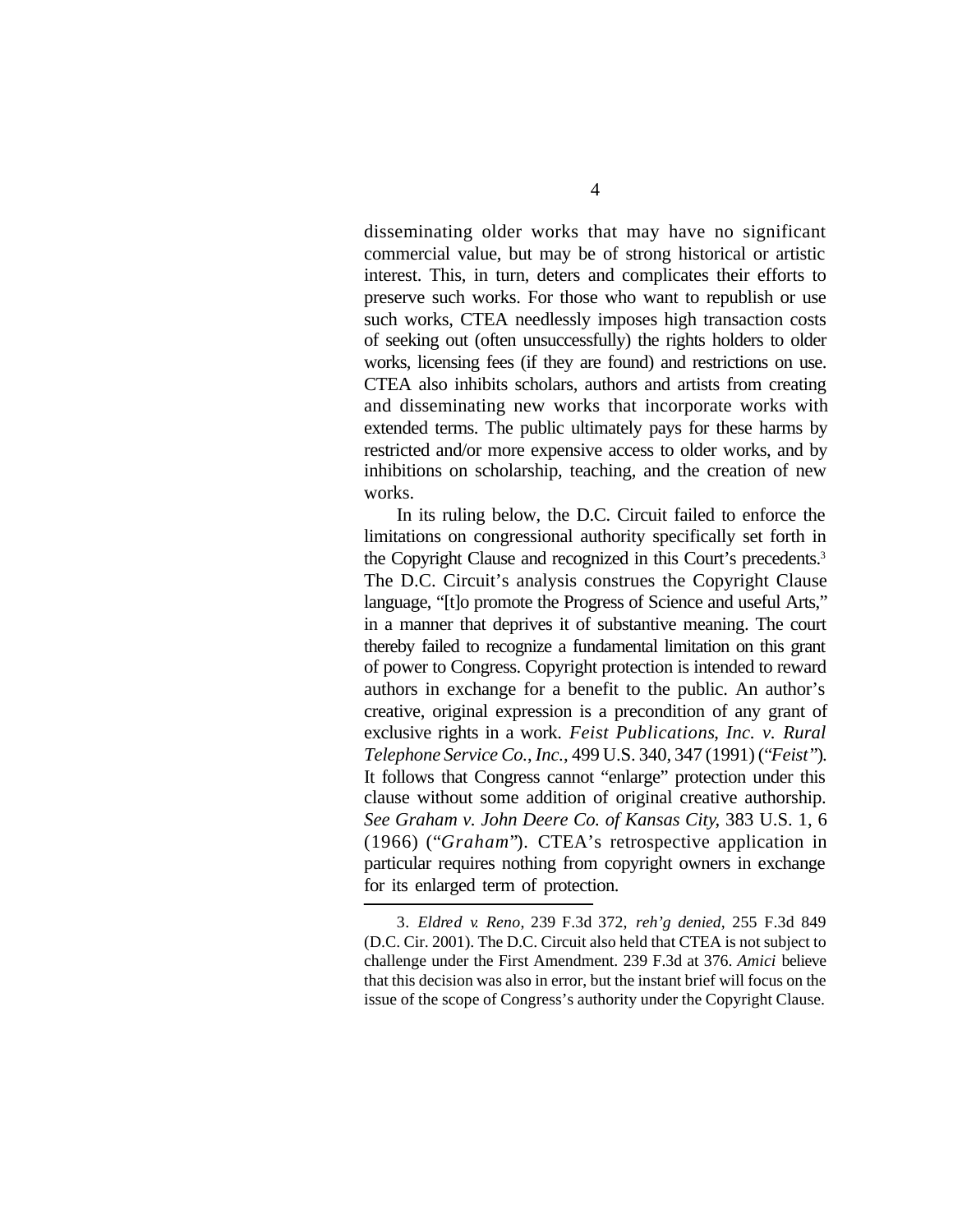As an independent constitutional requirement, no term of protection may exceed the "limited" times necessary "to promote" the progress of science and useful arts. *Amici* believe that there must be a "congruence and proportionality" between the "limited" time of copyright protection and the need for such protection "to promote" the progress of science and useful arts. *See*, *e.g.*, *Florida Prepaid Postsecondary Education Expense Bd. v. College Savings Bank*, 527 U.S. 640, 647 (1999) ("*Florida Prepaid*"). Congress did not undertake the careful balancing necessary to demonstrate such "congruence and proportionality" for CTEA. Congress did not meaningfully address the substantial burdens CTEA places upon the public's access to and use of copyrighted works that would otherwise have entered the public domain. Rather, Congress gave undue weight to purported benefits from CTEA that are largely illusory. For example, CTEA is claimed to promote preservation and restoration of works by providing financial incentives to copyright owners. *See*, *e.g.*, S. Rep. No. 315, 104th Cong., 2d Sess. 13 (1996) ("Sen. Rep."). This justification for CTEA rests on a number of unexamined and largely erroneous assumptions. Moreover, the narrow "harmonization" CTEA achieves with European Union counties is both a dubious goal as a legal matter and overstated as a factual matter. Finally, CTEA's limited exemption for libraries and archives to enable them to reproduce, distribute, display, or perform works in the last twenty years of the extended term for research and preservation purposes, *see* 17 U.S.C. § 108(h), does little to mitigate CTEA's substantial burdens.

#### **ARGUMENT**

Article I, Section 8, Clause 8 of the Constitution gives Congress the power "[t]o promote the Progress of Science and useful Arts, by securing for limited Times to Authors and Inventors the exclusive Right to their respective Writings and Discoveries." In failing to give proper effect to all the words of this text, the U.S. Court of Appeals for the D.C. Circuit allowed to stand a congressional enactment that clearly exceeds this qualified grant.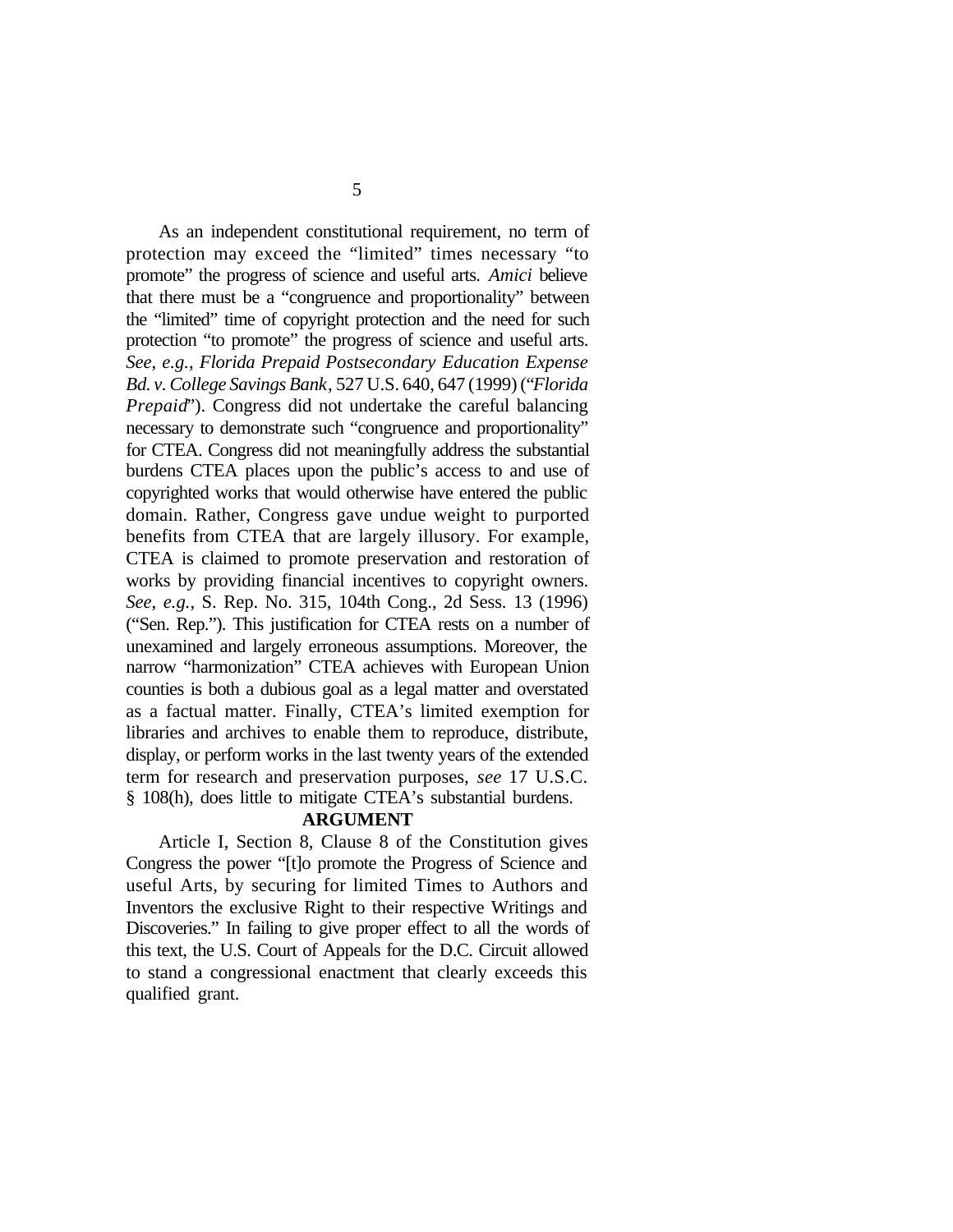### **I. Copyright Term Enlargements Must "Promote The Progress Of Science And Useful Arts" And Require New Original Expression From The Copyright Owner**

The D.C. Circuit's first analytical error was to construe the Copyright Clause in a manner that deprives some of its specific language of substantive meaning. The court below repeatedly characterizes the language, "To promote the Progress of Science and useful Arts," as the "preamble" to the Copyright Clause. *Eldred v. Reno*, 239 F.3d 372, 378, *reh'g denied*, 255 F.3d 849 (D.C. Cir. 2001). Following its precedent in *Schnapper v. Foley*, 667 F.2d 102, 112 (D.C. Cir. 1981), the D.C. Circuit held that this text does not limit congressional power. *Eldred v. Reno*, 239 F.3d at 377-78. Notwithstanding the D.C. Circuit's characterization, the Copyright Clause does not contain a "preamble." 4

In *Graham*, this Court stated in the context of a patent case that "[t]he clause is both a grant of power and a limitation." 383 U.S. at 5. Further, "[t]he Congress in the exercise of the patent power may not overreach the restraints imposed by the stated constitutional purpose." *Id.* at 5-6.<sup>5</sup> This Court's jurisprudence demands that all the words comprising the Copyright Clause be given effect. For the D.C. Circuit to diminish a portion of the Constitution's language as an inconsequential "preamble" stands on its head this Court's characterization of this same text as a "constitutional command." *Id.* at 6. The copyright laws, like the patent laws, "by constitutional command" must promote the progress of science and useful arts. *Id.* "This is the *standard* expressed in the Constitution and it may not be ignored." *Id.* (emphasis in original). In reviewing the constitutionality of CTEA, the

<sup>4.</sup> *See id.* at 382 (Sentelle, J., dissenting) (erroneous to style "the granting clause of the sentence as merely introductory when in fact it is the definition of the power bestowed by that clause").

<sup>5.</sup> *See also Kimel v. Florida Board of Regents*, 528 U.S. 62, 81 (2000) (same language that serves as basis for affirmative grant of congressional power to enforce Fourteenth Amendment also serves to limit that power).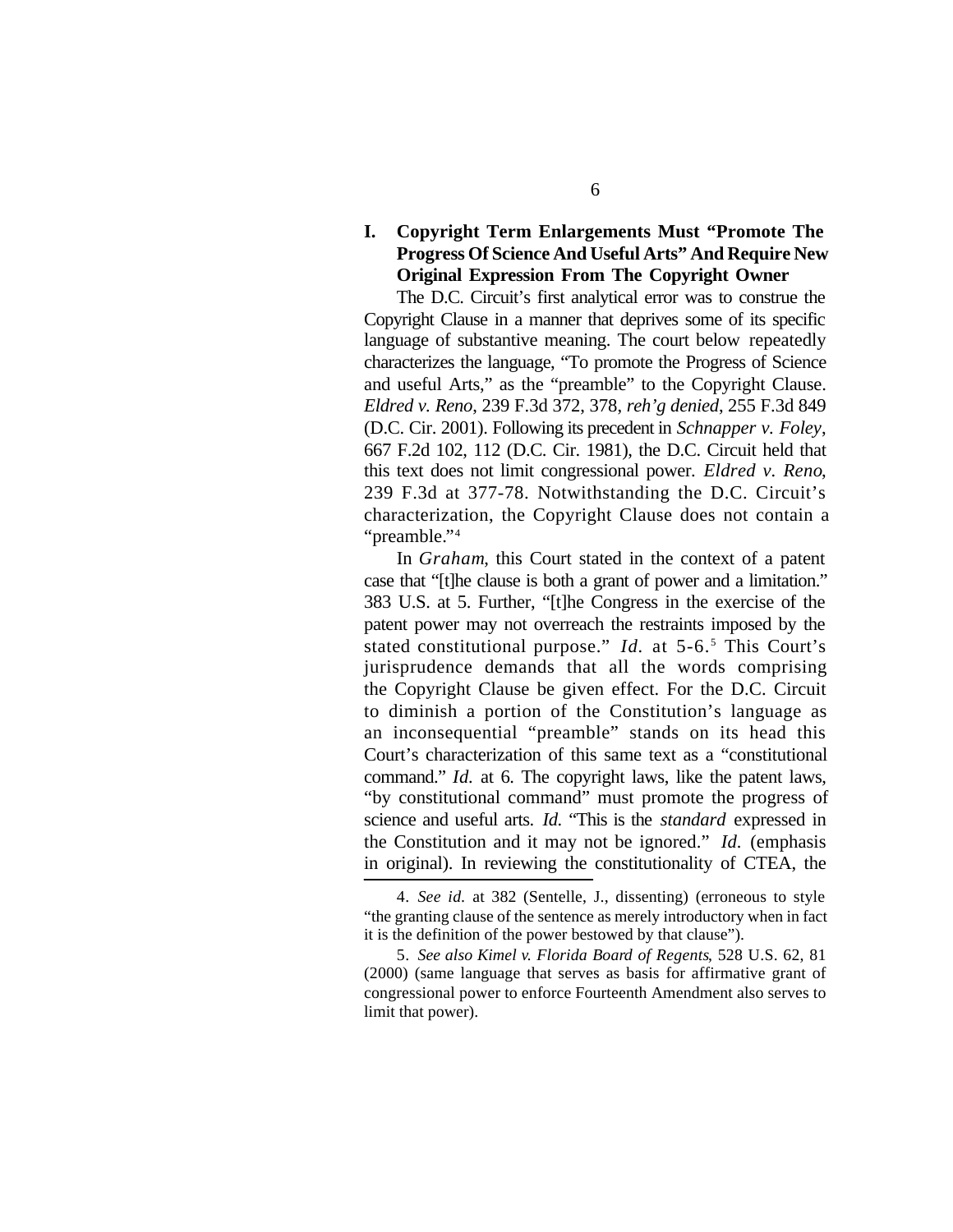D.C. Circuit, like Congress in enacting the legislation, has nevertheless disregarded that standard.

This fundamentally flawed legal foundation led the D.C. Circuit to erroneous conclusions about the constitutionality of the Act. As this Court also stated in *Graham*, Congress may not "*enlarge* the patent monopoly without regard to the innovation, advancement or social benefit gained thereby." *Id.* at 6 (emphasis added). This principle recognizes that any "enlarge[ment]" of the "patent monopoly" requires some level of constitutionally cognizable innovation: innovation is a precondition of an initial grant or any enlargement of the duration or scope of patent protection. *Id.*

In the case of copyright, also, there is a precondition of any "enlarge[ment]" of the term of protection, and that is originality. This Court has held that the originality requirement is constitutionally mandated for all works. *Feist*, 499 U.S. at 347 (citations omitted). Copyright protection "is intended *to motivate the creative activity* of authors .. . by the provision of special reward, and to allow the public access to the products of their genius after the limited period of exclusive control has expired." *Sony Corp. of Am. v. Universal City Studios*, *Inc.*, 464 U.S. 417, 429 (1984) (emphasis added). *See also Harper & Row Publishers v. Nation Enterprises*, 471 U.S. 539, 546 (1985) (copyright monopoly grant to induce creation of new material). In the words of a principal author of the Copyright Clause, copyright protection should be "considered as a compensation for a benefit actually gained to the community as a purchase of property which the owner otherwise might withhold from public use." 6

The D.C. Circuit's position below is at odds with this Court's articulation of the aims of the Copyright Clause.

<sup>6.</sup> James Madison, Detached Memoranda, *in* James Madison: Writings 756 (Jack N. Rakove ed., 1999). *Accord Bonito Boats*, *Inc. v. Thunder Craft Boats*, *Inc.*, 489 U.S. 141, 150-51 (1989) (patent laws are "carefully crafted bargain for encouraging the creation and disclosure of new, useful and nonobvious advances in return for the exclusive right to practice the invention for a period of years").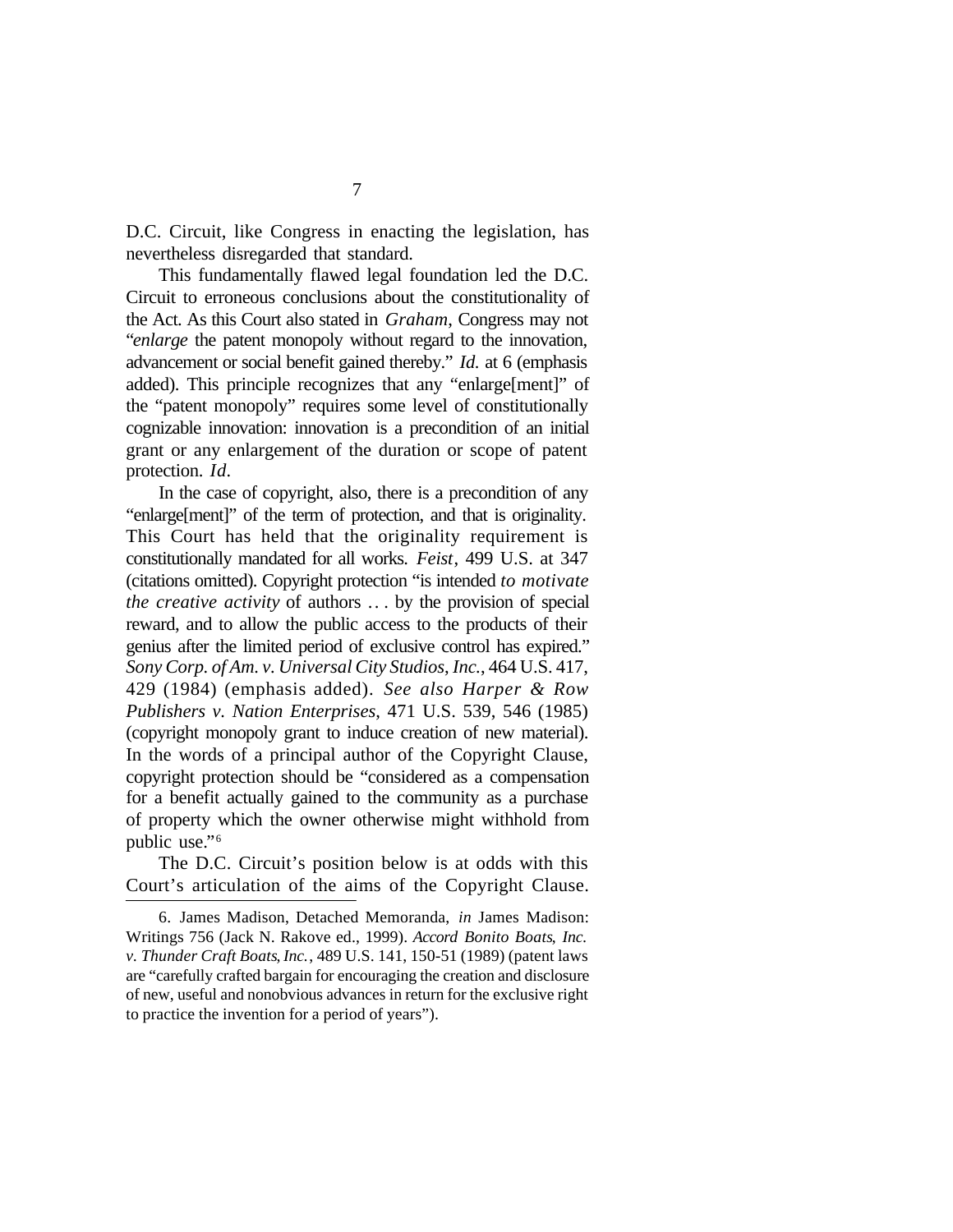The D.C. Circuit held that without any additional showing of original, creative activity by an author, a copyright may by statute be continued in force beyond the renewal term specified by law when the copyright was first granted. *Eldred v. Reno*, 239 F.3d at 377. Yet the enlargement of existing copyright terms under CTEA cannot reasonably be construed as motivating the creative activity of or requiring anything in exchange from authors to obtain the added grant of protection.<sup>7</sup> Indeed, motivation is logically impossible in the context of granting protection to existing works. *Eldred v. Ashcroft*, 255 F.3d 849, 855 (D.C. Cir. 2001) (Sentelle, J., dissenting from denial of rehearing en banc).<sup>8</sup> In its retrospective application in particular, CTEA deprives the public of a substantial part of the benefit of its original bargain with authors and exacts nothing in return as a condition of the additional protection. With CTEA, Congress has not rewarded an author in exchange for "the fruits of [the author's] intellectual labor." *Trade-Mark Cases*, 100 U.S. 82, 94 (1879). Rather, Congress has conferred a windfall of income principally upon the heirs and corporate successors-ininterest of authors, in exchange for no direct social benefit.<sup>9</sup>

8. *See also* Edward Rappaport, Copyright Term Extension: Estimating the Economic Values 4 (Cong. Research Service Rep. No. 144, 1998) (extension has basically no effect on creation because these works already exist).

9. "In effect, we are taking 20 years of wealth-generation and transferring it to a small group of people — often corporate owners that did not create the works in the first place. The public is significantly harmed by that transfer of wealth." Sen. Rep. at 36 (Minority Views of Sen. Brown); *id.* at 34-35 (CTEA has the effect of diverting money from (Cont'd)

<sup>7.</sup> It is insufficient to say that the originality justifying the initial grant of copyright justifies enlargement of the copyright at the end of its "limited" term. *See*, *e.g.*, *Eldred v. Reno*, 239 F.3d at 377. Originality is a precondition of the grant of the original term. *Feist*, 499 U.S. at 347. Even were the claim of "progress" to be justified by new sales, circulation, preservation, or other activity to enhance public access to a work, CTEA does not *require* such activity as a precondition of the enlarged grant. Thus, the enlarged grant of protection is gratuitous and not in exchange for any defined public benefit.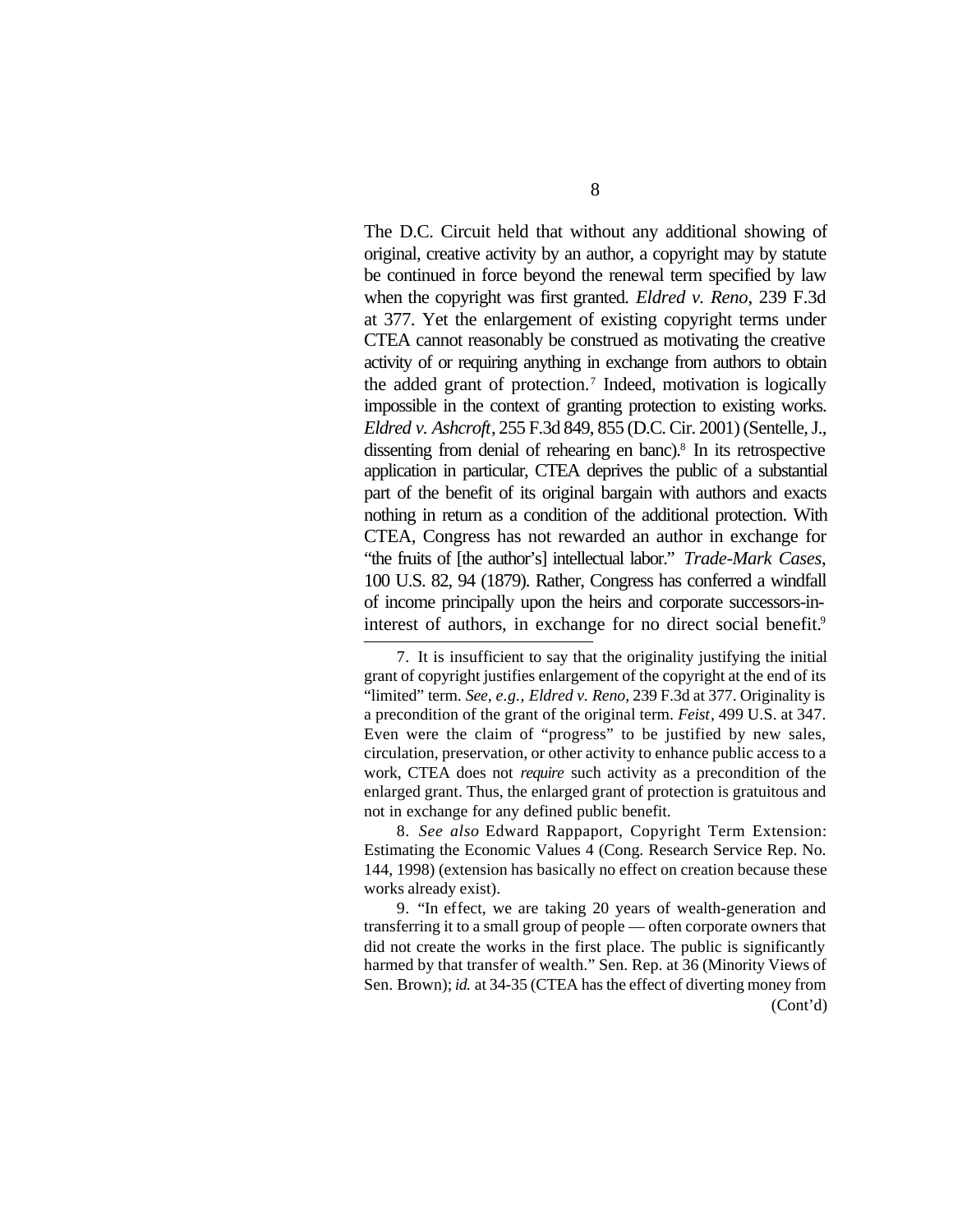The consequence is that "the public [will] continually be required to pay tribute to would-be monopolists without need or justification." *Lear*, *Inc. v. Adkins*, 395 U.S. 653, 670 (1969).

The D.C. Circuit rejected the idea that the Copyright Clause requires some *quid pro quo* flowing from authors to the public in exchange for any enlarged term of copyright protection. *Eldred v. Reno*, 239 F.3d at 376-77. The Court of Appeals endorsed the notion that Congress has previously granted federal protection to works that were already in existence or already published. *Id.* at 377. Most notably, the D.C. Circuit cites the Copyright Act of  $1790$ ,<sup>10</sup> enacted by the first Congress after the Constitution was adopted, because that act protected works that were already in print. The D.C. Circuit held that this Copyright Act of 1790 is "almost conclusive" on the point that Congress can extend copyright protection for works that were already created, published and under copyright protection. 239 F.3d at 379. *Amici* believe this argument to be inapposite.

In 1790, Congress brought previously published works within the ambit of its first copyright legislation.<sup>11</sup> When it did so, it conferred a benefit upon authors — who had not *previously*

(Cont'd)

10. "An Act for the encouragement of learning," § 1, 1 Stat. 124 (1790) ("Copyright Act of 1790"), *reprinted in* 8 Melville B. Nimmer & David Nimmer, Nimmer On Copyright App. 7, at 41 (2002) ("Nimmer On Copyright")

11. The Copyright Act of 1790 covered "any map, chart, book or books already printed within these United States," and "any map, chart, book or books already made and composed, but not printed or published, or that shall hereafter be made and composed." § 1, 1 Stat. 124, *reprinted in* 8 Nimmer On Copyright App. 7, at 41.

education programs and leads to higher consumer prices by creating unnatural scarcity of works); *id.* at 38 (Minority Views of Sen. Kohl) (windfall income to copyright owners at expense of consumers). *See also* Paul J. Heald & Susanna Sherry, *Implied Limits on the Legislative Power: The Intellectual Property Clause as an Absolute Constraint on Congress*, U. Ill. L. Rev. 1119, 1170, 1174-75 (2000) ("Heald & Sherry") (CTEA's retrospective application is a "legislative gift" of public funds; amounts to subsidy to copyright owners with no political accountability).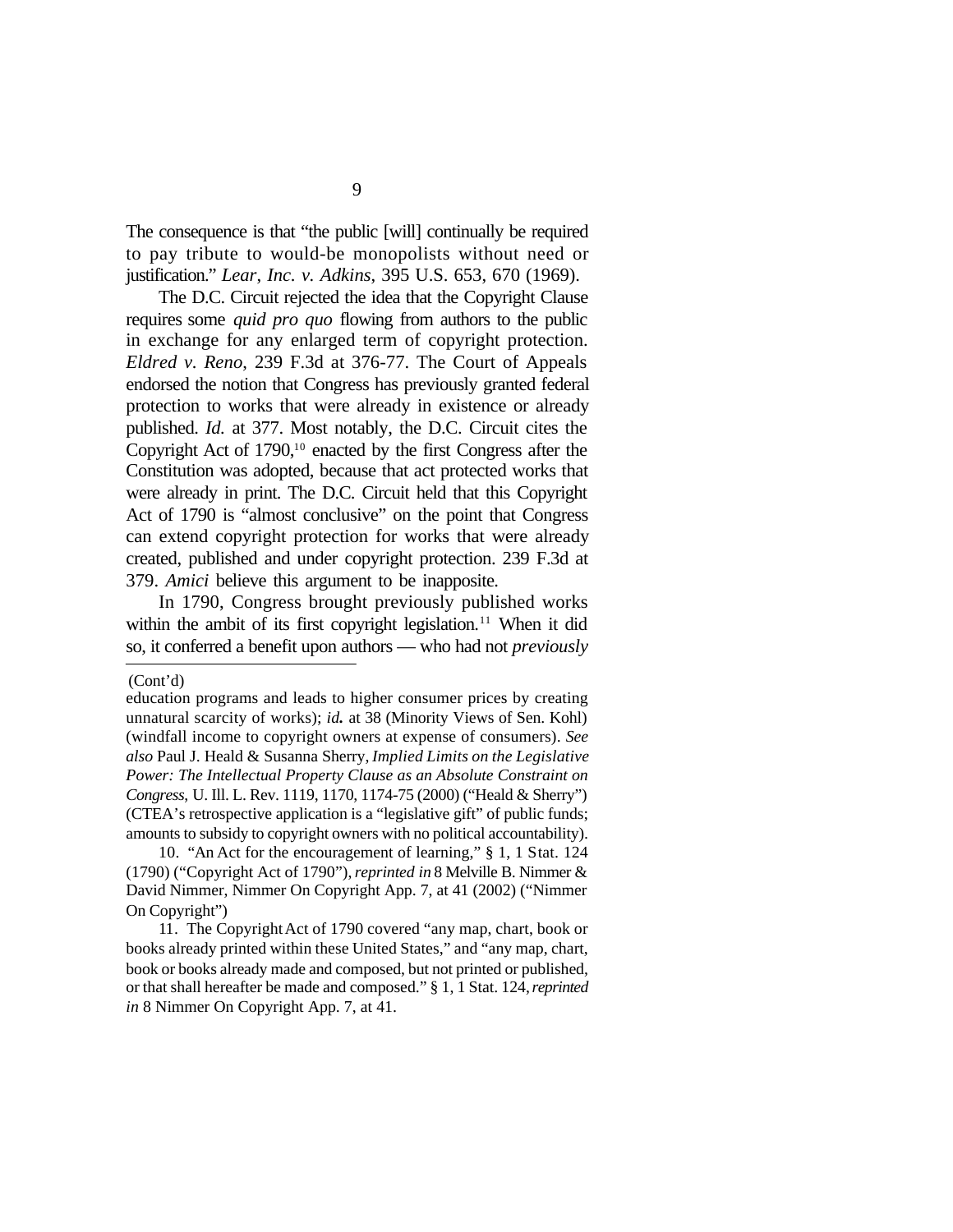been rewarded with federal copyright protection — a *new* term of federal protection. Prior to the Copyright Act of 1790, authors had received protection pursuant to the various states' preconstitutional copyright statutes.12 The Copyright Act of 1790 essentially supplanted this state law protection.13 It rewarded an author's creativity and original work with a limited term of exclusive federal rights *only once*, and under very specific historical circumstances. This new federal protection for previously published works in 1790 is therefore materially different from the gratuitous protection added to existing federal copyright terms in 1998. *See Eldred v. Reno*, 239 F.3d at 384 (Sentelle, J., dissenting) (Copyright Act of 1790 "did not extend subsisting federal copyrights enacted pursuant to the Constitution").

Similarly, in 1976, when Congress extended new federal protection to works that previously had been created but were unpublished,14 it was protecting works that *previously* had not been rewarded with federal copyright protection. This reward was conferred *only once* (at least until CTEA). The copyright

13. *See* The Federalist No. 43 (James Madison), *reprinted in* James Madison: Writings 243 (Jack N. Rakove ed., 1999) (states cannot separately make effectual copyright protection; most "have anticipated the decision of this point, by laws passed at the instance of Congress"). *Cf. Goldstein v. California*, 412 U.S. 546, 557-71 (1973) (states retain concurrent power to afford copyright protection to works of authors as long as such protection does not conflict with federal law).

14. *See* Copyright Act of 1976, Pub. L. 94-553, 90 Stat. 2541 (1976), §§ 301-04 (codified as amended at 17 U.S.C. §§ 301-04) (creating single system of federal statutory copyright for published and unpublished works) ("1976 Copyright Act").

<sup>12.</sup> These statutes are reprinted in 8 Nimmer on Copyright App. 7, at 12-40. *See also* Journal of the United States in Congress Assembled, Containing The Proceedings From Nov. 1782, to Nov. 1793, pp. 256-57 (Philadelphia, D.C. Claypoole, 1783), *reprinted in* 8 Nimmer On Copyright App. 7, at 11 (recommendation of the Continental Congress that states, secure copyrights for "any *new books not hitherto printed*") (emphasis added). *See generally* Francine Crawford, *Pre-Constitutional Copyright Statutes*, 47 J. Copr. Soc'y 167 (2000).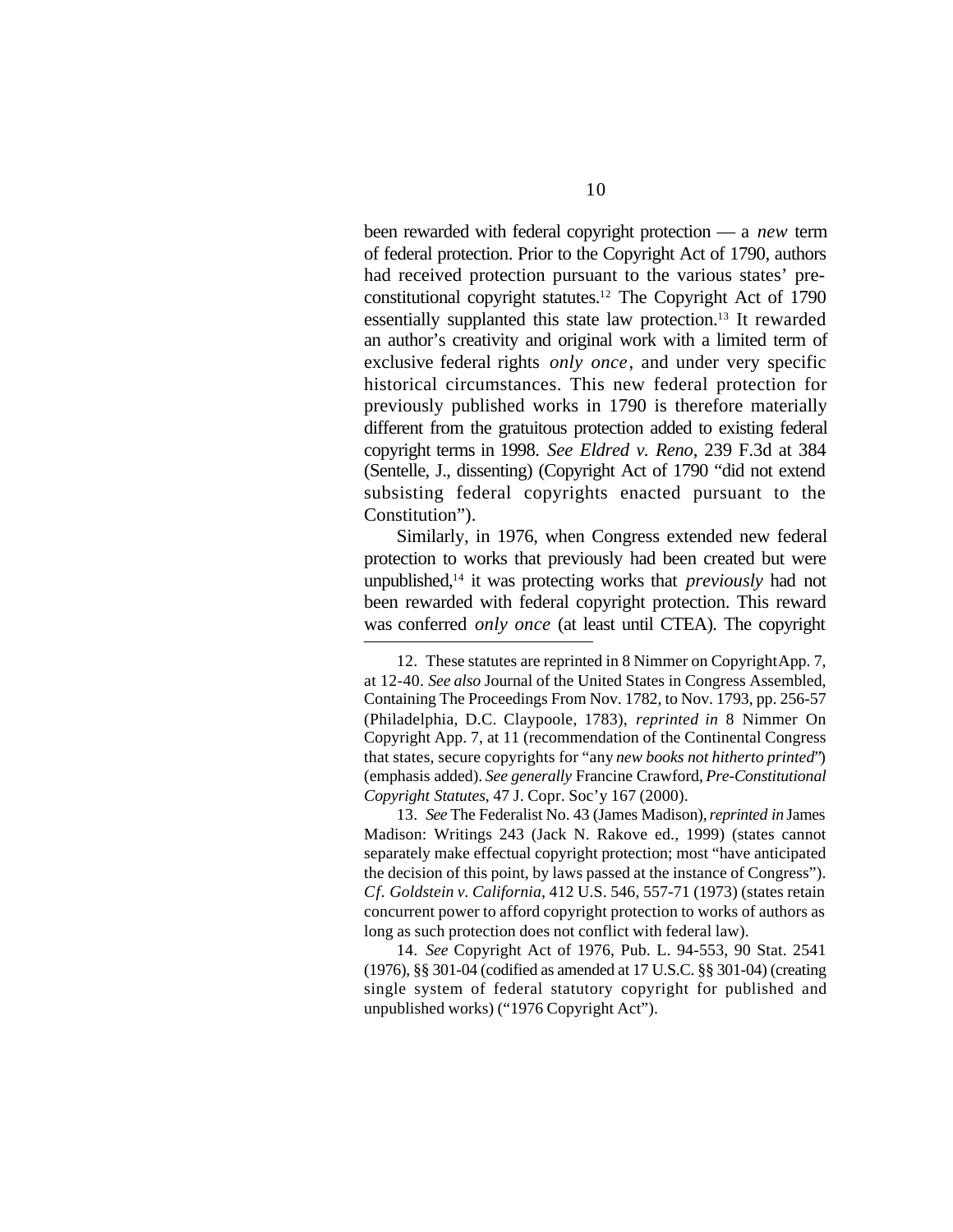owners whose works were covered received this federal protection *in exchange for* their perpetual common law protection. Congress explicitly recognized this at the time: "A statutory term of life-plus-50 years is no more than a fair recompense for the loss of these perpetual rights."15 Further, the decision to eliminate common law copyright in favor of a uniform federal standard enabled simplification of the process of determining the term of copyright. Congress deemed the confusion prior to 1976 regarding the proper term of a copyright and when or whether a work was "published" to be essential flaws in the system.<sup>16</sup> Thus, the benefit Congress conferred on owners of pre-existing common law protected works in 1976

<sup>15.</sup> H.R. Rep. No. 1476, 94th Cong., 2d Sess. 135 (1976), *reprinted in* 8 Nimmer On Copyright App. 4, at 134 ("1976 Act House Report").

<sup>16.</sup> *Id.* at 133. In adopting the extension of the renewal term in 1909, Congress expressly decided *not* to extend initial terms, only renewal terms. H.R. Rep. No. 2222, 60th Cong., 2d Sess. (1909), *reprinted in* 8 Nimmer On Copyright App. 13, at 21 ("1909 Act House Report"). Conferring a longer term for renewed works, as opposed to works in their initial terms, Congress understood renewal as a copyright formality and therefore a procedural burden on owners. In 1909 and again in 1976, Congress was advised by the Copyright Office that only a small fraction of the copyrights for published works were actually renewed. *Id.* at 22; 1976 Act House Report at 136; U.S. Copyright Office, Register's Report on the General Revision of the U.S. Copyright Law (1961), *reprinted in* 8 Nimmer On Copyright App. 14, at 51. In short, the renewal process was a self-selecting determination by owners as to the longevity of their works. These extensions for previously published and copyrighted works may not have been consistent with the principles discussed above, but their negative impact was much more modest, more closely tied to actual interest by the copyright owner in exploiting the work, and therefore they were less likely to invite challenge. The series of term extensions enacted prior to the 1976 Act were not free from controversy. Congressman Kastenmeier and others thought them unconstitutional. *See*, *e.g.*, H.R. Rep. No. 605, 92nd Cong., 2d Sess. (1971), *reprinted in* 8 Nimmer On Copyright App. 8, at 59- 60 (extension of existing copyright terms is windfall to copyright owner and retrospective reward for authorship at expense of public domain; does not directly serve constitutional aims) (Rep. Kastenmeier, dissenting).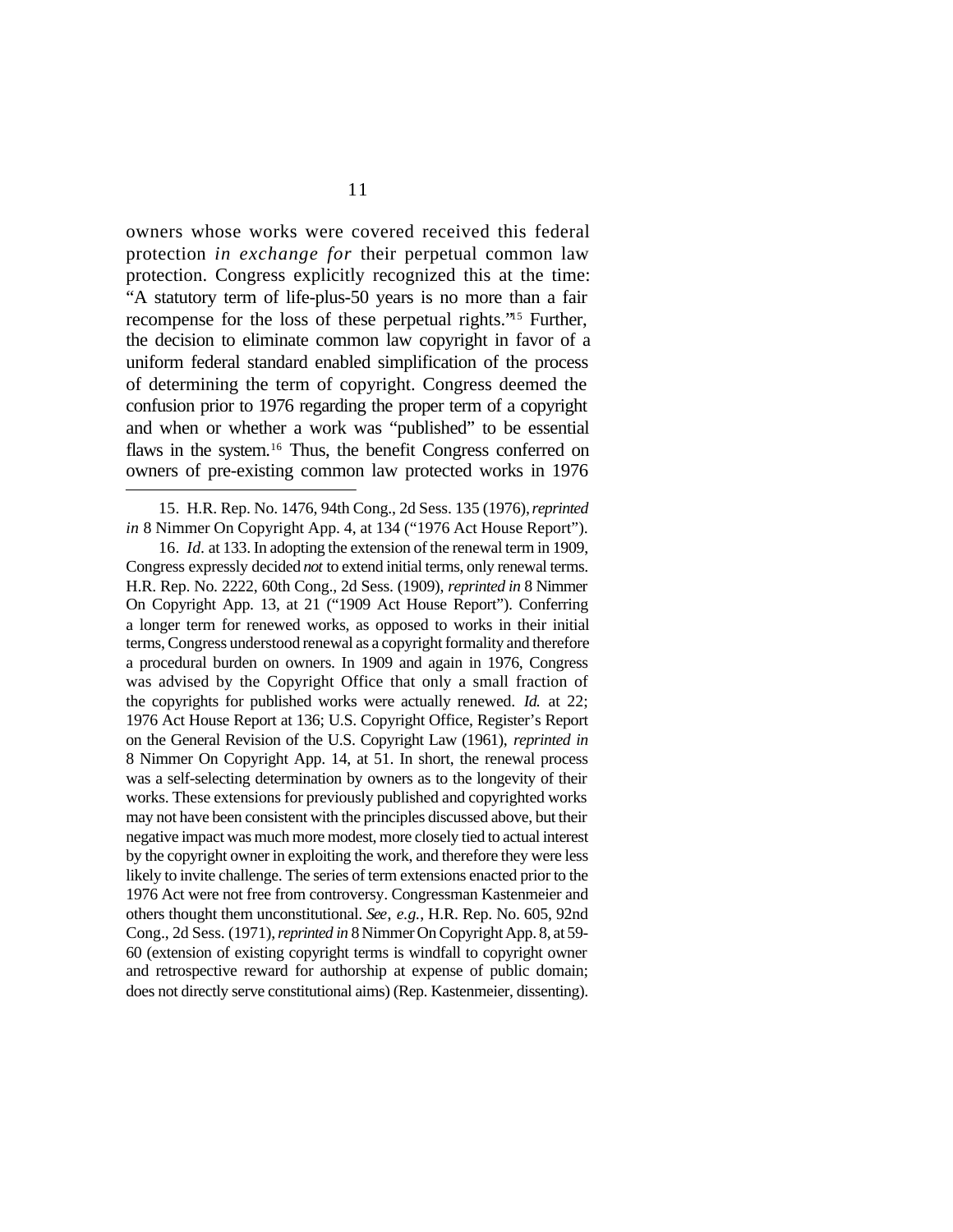was explicitly in exchange for a preexisting set of rights. Congress did not obtain such a benefit for the public in 1998 by enacting CTEA.

#### **II. Copyright Term Enlargements Must Satisfy Constitutional Aims And Be Congruent And Proportional To Those Aims**

As an independent constitutional requirement, no term of protection may exceed the "limited" times necessary "to promote" the progress of science and useful arts. To determine whether CTEA meets this requirement, the government's justifications for this legislation must be measured against a standard that fully takes into consideration the constitutional aims of the Copyright Clause, including the extent to which CTEA's enlargement of copyright terms retards, rather than promotes, progress.

This Court has stated that "[w]ithin the limits of the constitutional grant [of the Copyright Clause], the Congress may, of course, implement the stated purpose of the Framers by selecting the policy which in its judgment best effectuates the constitutional aim." *Graham*, 383 U.S. at 6. But the Copyright Clause contains, on its face, specific limits and qualifications that exceed those imposed on other grants of congressional authority under Article I, Section 8. The question of what constitutes an appropriate "constitutional aim" is ultimately a judicial rather than a legislative question. *See Heart of Atlanta Motel*, *Inc. v. United States*, 379 U.S. 241, 270 (1964) (Black, J., concurring); *Florida Prepaid*, 527 U.S. at 635-39.

Moreover, special considerations apply in ascertaining the scope of the constitutional grant and the nature of the constitutional aims of the Copyright Clause. When Congress exercises its authority under the Copyright clause, it creates property interests that are presumably subject to the Takings Clause and may not be divested without due process or just compensation. *Florida Prepaid*, 527 U.S. at 642. Most importantly, this clause is materially different from other grants of congressional power in that it *necessarily* implicates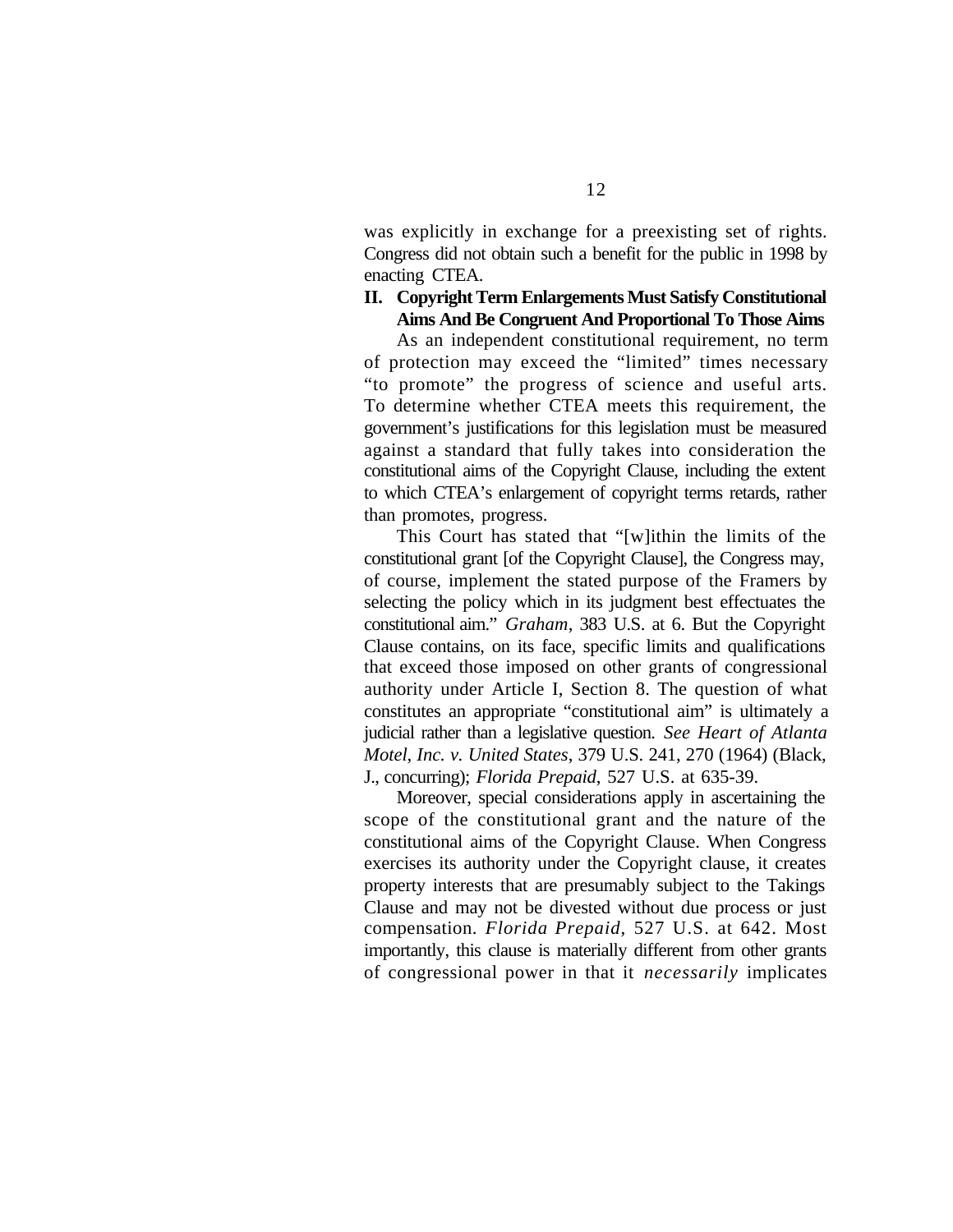expressive interests protected under the First Amendment.<sup>17</sup> For example, CTEA's twenty-year term extensions enlarge the duration of the exclusive rights for copyright owners (defined in 17 U.S.C. § 106), and consequently burdens the public's ability to use the expression protected thereby.

In light of the specific limitations set out in the Copyright Clause and special considerations implicated by congressional action thereunder, it would be improper for the courts simply to review congressional action under the Copyright Clause as they "would under any other exercise of power enumerated in Article I." *Eldred v. Reno*, 239 F.3d at 380.<sup>18</sup> This Court's precedents in analogous areas of the law provide guidance as to the proper standard to be applied in reviewing congressional actions enlarging copyright terms. This Court's jurisprudence suggests that when Congress exercises an enumerated power in a manner that burdens another constitutional interest, there must be a "congruence and proportionality" between the scope of the legislation and the objectives to be achieved by it. *See Florida Prepaid*, 527 U.S. at 634**-**48 (applying "congruence and proportionality" standard to test validity of congressional amendment of patent laws, pursuant to Section 5 of the Fourteenth Amendment, to abrogate States' Eleventh

<sup>17.</sup> *See Cohen v. California*, 403 U.S. 15, 26 (1971) (linguistic expression has both emotive and cognitive force; "we cannot indulge in the facile assumption that one can forbid particular words without also running a substantial risk of suppressing ideas in the process."); *see also San Francisco Arts & Athletics*, *Inc. v. U.S. Olympic Comm.*, 483 U.S. 522, 536 (1987) (applying intermediate scrutiny under First Amendment to grant of exclusive rights in term "Olympic").

<sup>18.</sup> *Cf. United States v. Lopez*, 514 U.S. 549, 579 (1995) (Kennedy, J., and O'Connor, J., concurring) ("The substantial element of political judgment in Commerce Clause matters leaves our institutional capacity to intervene more in doubt than when we decide cases, for instance, under the Bill of Rights.").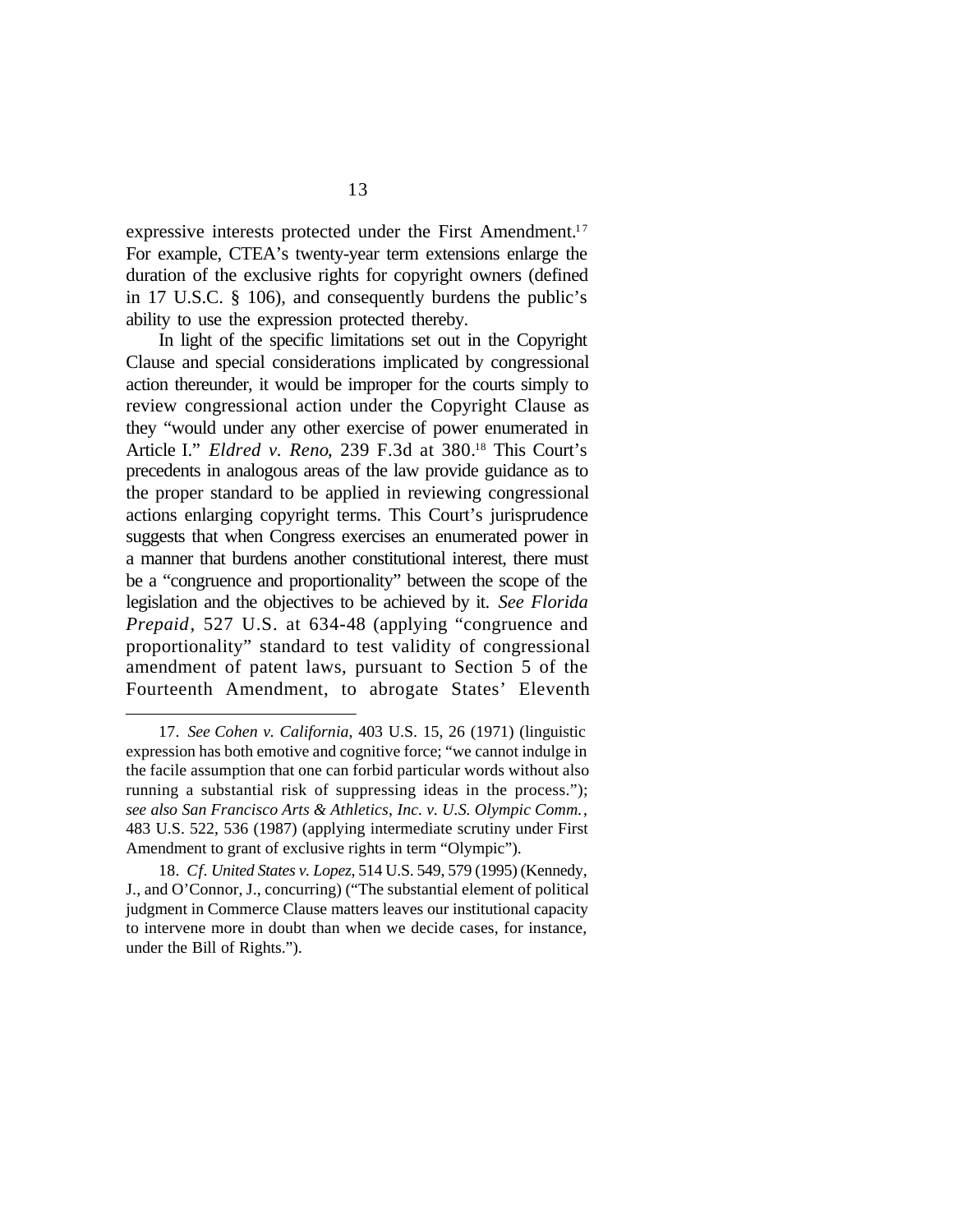Amendment immunity from suits by citizens).<sup>19</sup> In addition, there must be an adequate record to support the rationale.<sup>20</sup>

What this means in the context of the Copyright Clause is that Congress must create a record to establish that there is a congruence and proportionality between the length of copyright terms and the utility of that protection in promoting the progress of science and useful arts. In this case, the D.C. Circuit improperly concluded that Congress examined factors and evidence sufficient to support an enlargement by two decades. *See Eldred v. Reno*, 239 F.3d at 378-79. An adequate record to justify CTEA would necessarily have to include not only examination of the putative benefits to the progress of science and useful arts. It would also have to carefully examine the burdens such protection places on the public, including economic and practical burdens as well as the diminution of the public's ability to access and to use expression during the extended term of protection. Absent such an inquiry by Congress and a record that squarely supports the proposed enlarged term, this Court should not find that the enlargement of copyright protection under CTEA is congruent and proportional with the need to promote the progress of science and useful arts.

This level of justification is particularly needed in the context of repeated extensions of existing copyright terms.

20. *See Florida Prepaid*, 527 U.S. at 640 ("Congress identified no pattern of patent infringement by the States, let alone a pattern of constitutional violations."); *City of Boerne v. Flores*, 521 U.S. at 531 (legislative record contained very little evidence of unconstitutional conduct purportedly targeted by statute's substantive provisions). *Cf. Turner Broadcasting System*, *Inc. v. FCC*, 520 U.S. 180, 182 (1997) (under First Amendment Congress must make reasoned judgment that "burden imposed" on speakers by content neutral regulation is congruent to legislation's benefits); *Turner Broadcasting System*, *Inc. v. FCC*, 512 U.S. 622, 667-68 (1994) (inquiry required into sufficiency of findings on effect of regulation to determine whether regulation narrowly tailored).

<sup>19.</sup> *See also City of Boerne v. Flores*, 521 U.S. 507 (1997) (invalidating Religious Freedom Restoration Act of 1993; no proportionality or congruence between means adopted and legitimate end to be achieved).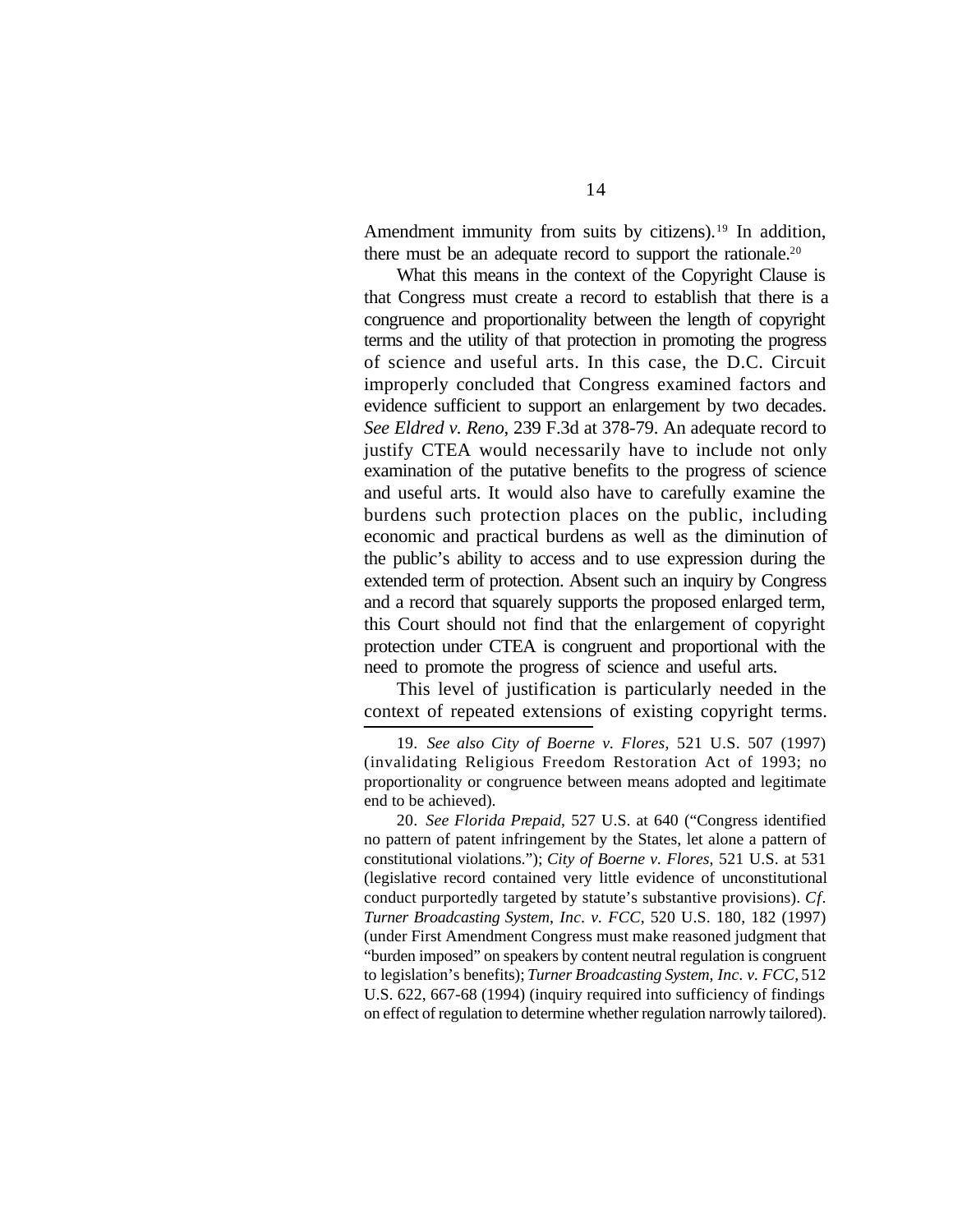As the time of protection becomes progressively less and less limited, Congress should be required to have a progressively greater foundation for determining that enlarged protection is necessary to promote the progress of science and useful arts.<sup>21</sup> Otherwise, the "limited Times" constraint on congressional power is meaningless, allowing Congress to afford perpetual copyright protection "on the installment plan."22 This type of scrutiny would not require, as some fear, the Court to exceed "judicially manageable limits" on congressional authority to set copyright terms. *See* Br. for Respondent in Opp'n to Pet. for Cert. at 14. Rather, it would simply involve the Court construing, as it always has, the relevant constitutional language, and ensuring that Congress engaged in a sufficient consideration of all factors and evidence necessary to support its determination. As demonstrated by this Court's application of this standard in cases such as *Florida Prepaid*, this level of scrutiny would be judicially manageable and would not impermissibly limit any discretion that Congress has, in fact, been granted.

#### **III. Congress Did Not Adequately Consider The Substantial Burdens CTEA Places On The Public's Access To And Use Of Copyrighted Works During Their Extended Terms**

The brief legislative record accompanying CTEA shows that Congress only weighed certain benefits it perceived would

<sup>21.</sup> The more remote in time the copyright incentive becomes, the less plausible the assertion that it serves to motivate creative activity. *See generally* Robert L. Bard & Lewis Kurlantzick, *Copyright Duration at the Millennium*, 47 J. Copr. Soc'y 13, 22-29 (2000) (costs increase but benefits do not with lengthy terms); Stephen Breyer, *The Uneasy Case for Copyright: A Study of Copyright In Books*, *Photocopies*, *and Computer Programs*, 84 Harv. L. Rev. 281, 323-29 (1970) (same). *See also* Heald & Sherry at 1173-74 (CTEA's prospective application would have no measurable effect in increasing number of works authored); Michael H. Davis, *Extending Copyright and the Constitution: "Have I Stayed Too Long?"*, 52 Fla. L. Rev. 989, 1002, 1031 (2000) (same).

<sup>22.</sup> *Copyright Term Extension Act of 1995: Hearings on S. 483 Before The Senate Judiciary Comm*., 104th Cong., 1st Sess. (1995) ("Senate Hearings") (statement of Professor Peter Jazsi).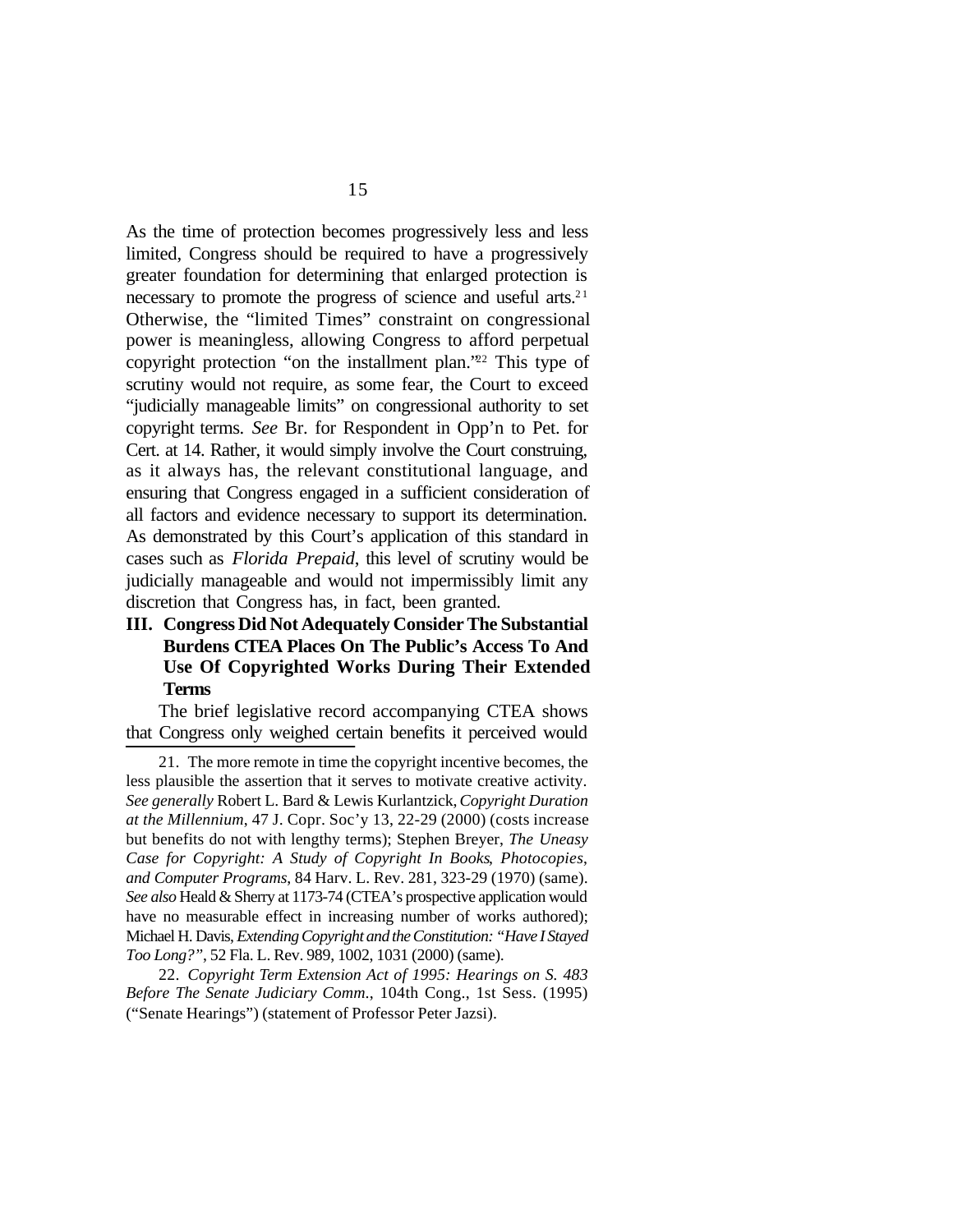accrue from the Act's broad enlargement of copyright protection. *See*, *e.g.*, Sen. Rep. at 3-23; H.R. Rep. No. 452, 105th Cong., 2d Sess. 3-9 (1998). Congress did not meaningfully address the substantial burdens this Act places upon the public's access to and use of copyrighted works that would otherwise have gone into the public domain. $2<sup>3</sup>$ 

Notwithstanding a narrow legislative exception for specified activities of qualifying libraries and archives under 17 U.S.C. § 108(h), *infra* pp. 29-30, the entire structure and history of CTEA evidence a failure to balance these substantial burdens against the limited benefits of the legislation. As noted in the Minority views of Senator Brown, the hearings and debate on CTEA wrongly suggested that the extension would not harm anyone and at the same time neglected to examine the concomitant harm to the public domain.24 Similarly, Senator Kohl observed that unless Congress pays due consideration to the reasons for limiting copyright terms, it risks damaging the public interest: To respect the Constitution's requirement, Congress must "strike a balance between encouraging creativity and protecting consumers from monopoly power. Like all monopolists, copyright owners are loathe to give up their power. But once the main purpose of copyright has been served and creativity has been adequately encouraged, the monopoly power must bow to the public interest." Sen. Rep. at 38. In enacting

24. Sen. Rep. at 34; s*ee also id.* at 34-35 (extending copyright term by twenty years upsets constitutional balance and threatens to dry up public domain).

<sup>23.</sup> *Amici* recognize that Congress did have before it some indications of the problems with and objections to the legislation. For instance, the Register of Copyrights testified that the "negative impacts" of CTEA would include freezing the public domain for twenty years and perpetuating problems with copyright clearances. She acknowledged that determining copyright status and term of some works is difficult and that finding the owners can be "almost impossible." Senate Hearings (statement of Marybeth Peters, Register of Copyrights). However, such limited testimony falls far short of weighing the full scope of these burdens against the perceived benefits of the legislation or devising meaningful ways to address these burdens.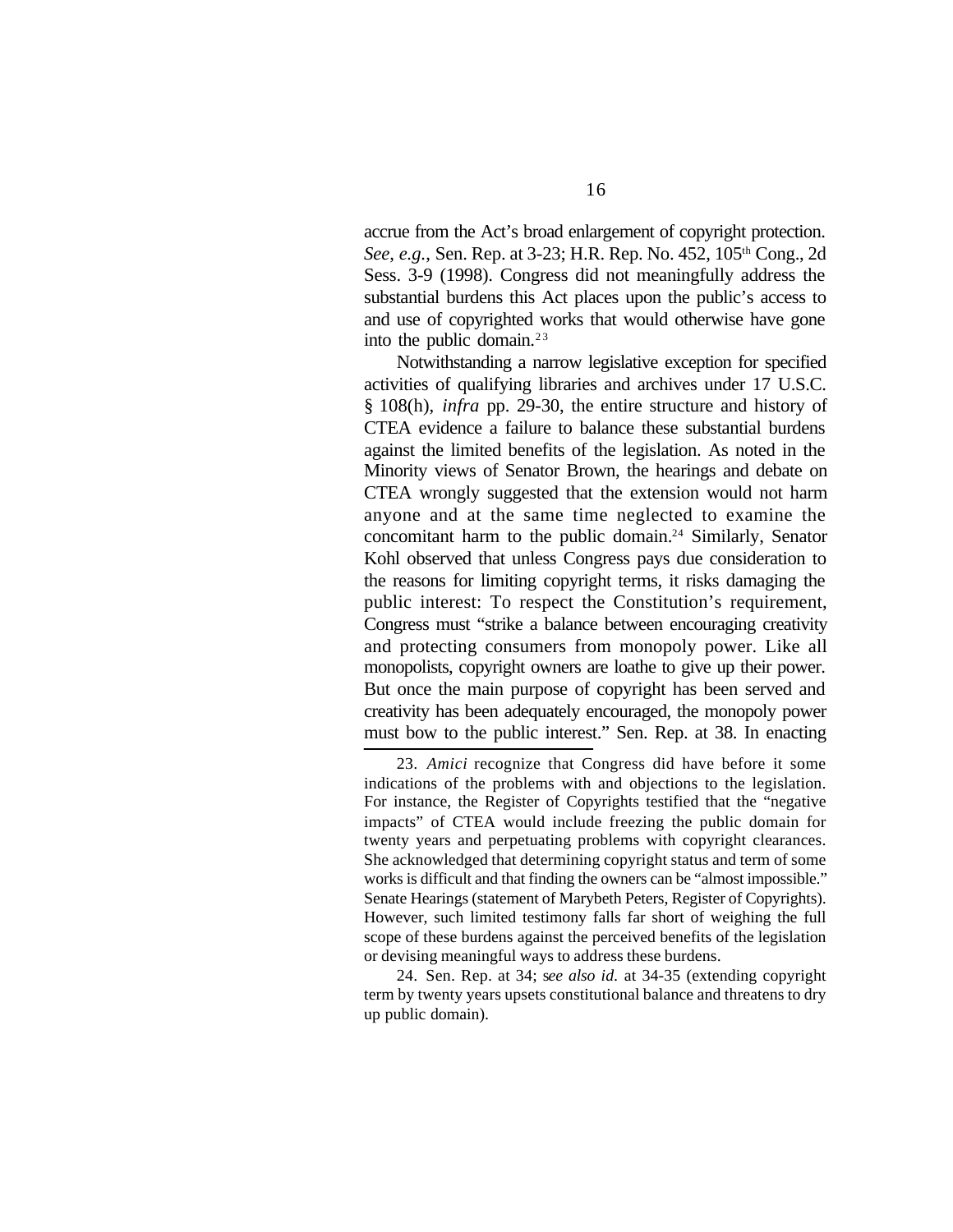CTEA, Congress did not "adequately balance[ ] these competing interests." *Id.* Moreover, closer examination reveals that the perceived benefits of the legislation are largely illusory or are not directed towards proper aims of copyright protection.

#### **A. CTEA Substantially Burdens Efforts To Preserve Works, Make Them Available To The Public, And Use Them To Create New Works**

In the legislative history, it was claimed that CTEA could promote preservation and restoration of works embodied in perishable media. *See*, *e.g.*, Sen. Rep. at 13. The Senate Report states that "the digital revolution offers a solution to the difficulties of film, video, and audio preservation, and offers exciting possibilities for storage and dissemination of other types of works as well. However, to transfer such works into a digital format costs a great deal of money. . . ." *Id.* The Senate Report also observes that digitized works can be perfectly reproduced at little or no cost. *Id.* It concludes that without copyright protection "there is a tremendous disincentive to investing the huge sums of money necessary to transfer these works to a digital format, absent some assurances of an adequate return on that investment." *Id.*<sup>25</sup>

However, giving copyright owners additional protection to reward restoration and preservation of works was either unnecessary as a practical matter or improper as a constitutional matter. Were the restoration of an existing work to involve any original, creative expression, the additional matter would qualify as a derivative work under the pre-existing terms of the Copyright Act.26 Thus, there was already a copyright incentive

<sup>25.</sup> The Court of Appeals believed that CTEA could be found to "promote Progress" by giving owners of copyrights in existing works "an incentive to preserve older works, particularly motion pictures in need of restoration." *Eldred v. Reno*, 239 F.3d at 379 (citing Sen. Rep. at 12).

<sup>26.</sup> 17 U.S.C. § 103(b) (copyright in derivative work extends only to material contributed by author of such work, as distinguished from preexisting material employed in work; derivative work copyright independent of, and does not enlarge, copyright in preexisting material).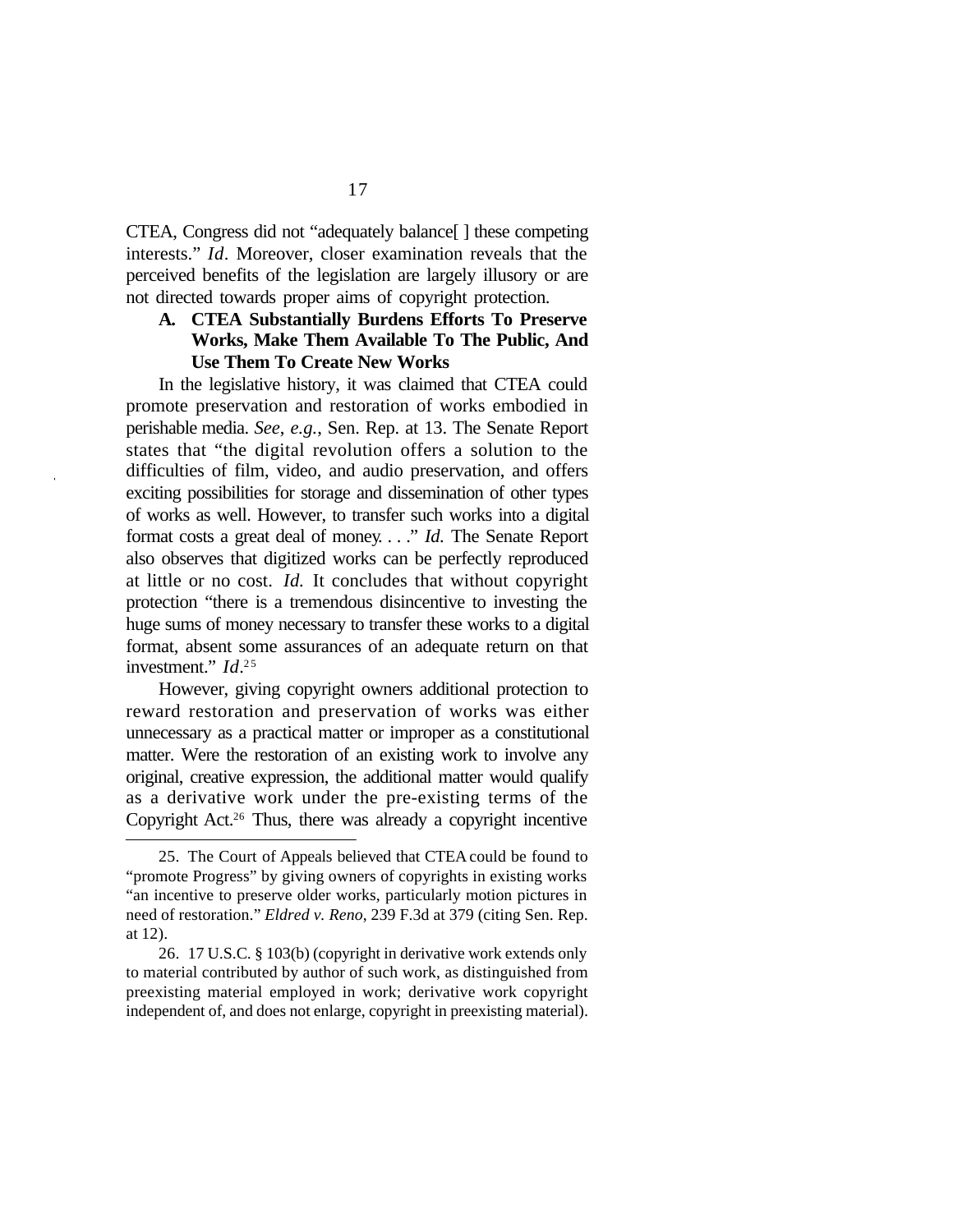for activities that add original, creative expression to public domain works. And although preservation activities are laudable, they are not copyrightable authorship. By further rewarding owners of copyrights in pre-existing works for possible acts of preservation, Congress is granting copyright protection through the back door for "sweat of the brow" efforts. Contrary to what the D.C. Circuit stated, $27$  this is not a legitimate aim of copyright protection. *See Feist*, 499 U.S. at 353-61. Although Congress may fund such preservation activities directly, it may not use its powers under the Copyright Clause to do so.

Experience teaches that copyright owners principally preserve and make accessible only those works they believe have sufficient commercial appeal to merit the expenses associated with such undertakings.<sup>28</sup> Conversely, many institutions and individuals (including those represented by the *Amici*) are willing to invest the sums required to preserve, digitize and facilitate public access to vast amounts of material regardless of its commercial appeal and with little or no assurance of financial return. CTEA will actually deter the preservation of and public access to such materials by keeping them out of the public domain.

<sup>27.</sup> "Preserving access to works that would otherwise disappear — not enter the public domain but disappear — 'promotes Progress' as surely as does stimulating the creation of new works." *Eldred v. Reno*, 239 F.3d at 379.

<sup>28.</sup> *See supra* note 16 (discussing small number of copyright renewals). Tellingly, following this Court's decision in *New York Times Co.*, *Inc. v. Tasini*, 533 U.S. 483 (2001), some commercial database producers purged thousands of articles by freelance authors rather than attempt to find and procure permission from the authors holding copyrights in individual articles originally published as part of larger collective works. Scott Carlson, *Once Trustworthy Newspaper Databases Have Become Unreliable and Frustrating*, Chronicle of Higher Education, Jan. 25, 2002, at 29.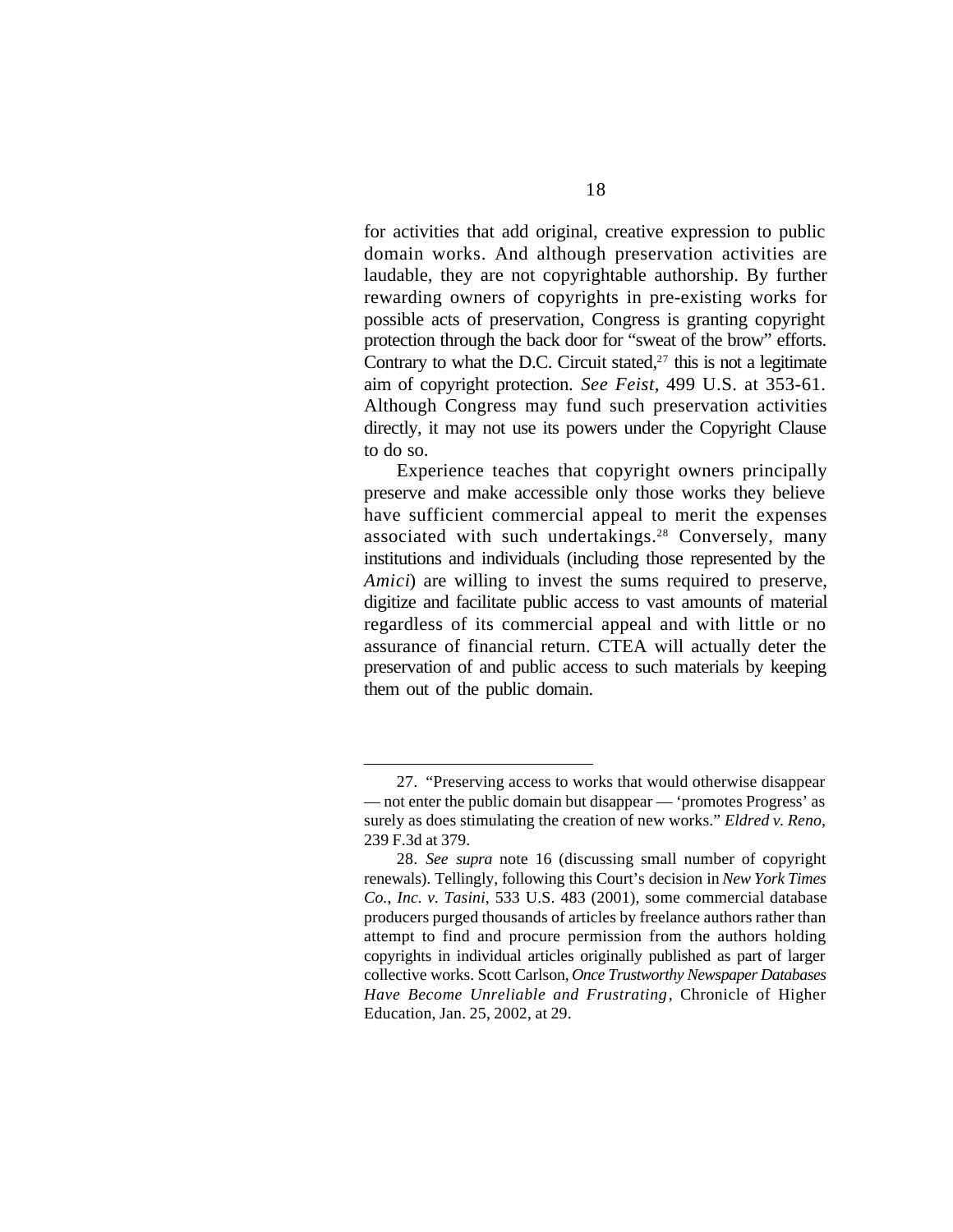#### **1. CTEA Harms Public Domain Preservation and Republication Projects**

An example of a project that is preserving and making historically significant public domain works available to the public is *Documenting the American South (DAS)*. <sup>29</sup> DAS is an electronic collection comprised of more than 1000 printed publications and manuscripts. Sponsored by the Academic Affairs Library at the University of North Carolina at Chapel Hill, DAS provides no-fee access to these materials via the Internet. These digitized, primary materials offer Southern perspectives on American history and culture, supplying teachers, students, and researchers at every educational level with a wide array of documents. "Currently, *DAS* includes six digitization projects: slave narratives, first-person narratives, Southern literature, Confederate imprints, materials related to the church in the black community, and North Caroliniana." *Id.* The textual materials on DAS were scanned using optical character recognition software, then proofed for completeness and accuracy, cataloged, and archived.30 It is estimated that the costs of the digitization process exceed  $$5$  per page.<sup>31</sup>

The documents digitized and published through DAS are of tremendous value to scholars and the public at large.  $32$ 

<sup>29.</sup> Accessible at http://docsouth.unc.edu (last visited May 17, 2002).

<sup>30.</sup> *See* http://docsouth.unc.edu/digitizingnarr.html (last visited May 17, 2002). Preservation review is also undertaken for safe handling of the original materials being digitized and for conservation treatments, re-housing, and microfilming, as appropriate. *Id.*

<sup>31.</sup> Telephone interview with Larry Alford, Deputy University Librarian, University of North Carolina, Chapel Hill (April 29, 2002).

<sup>32.</sup> Joe A. Hewitt, *Doc South 1000th Title Symposium* (March 1, 2002), *available at* http://docsouth.unc.edu/jahewitt.html (last visited May 17, 2002). The outpouring of praise for this project from readers of these materials has been overwhelming, and clearly attests to its value to the public. The availability of these primary sources in DAS has influenced what graduate students have adopted as research topics, what secondary school teachers can teach, what K-12 students can read, how budding novelists approach their characters and plots, and how readers (Cont'd)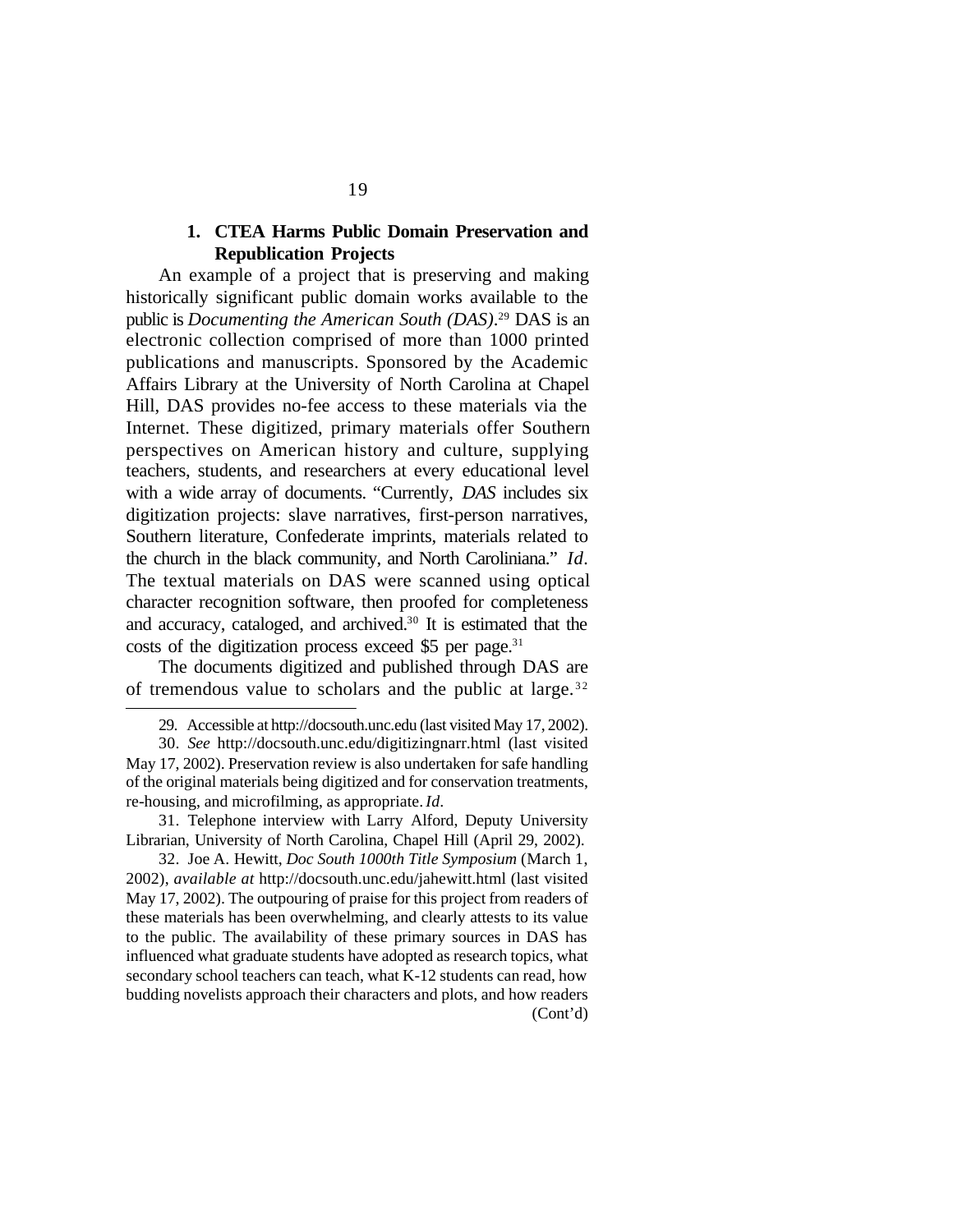The DAS web site receives approximately 4000-6000 hits per day. *Id.* These are often for sources not readily available elsewhere. For example, DAS includes approximately 160,000 pages of slave narratives. In many instances, there are perhaps only three or four original hard copies extant. Prior to digitization of this material, these type of documents would be accessed by perhaps a half dozen people per year. These unique documents are accessed now by an estimated fifteen to twenty people *per day* (i.e., well over 5000 people per year) via the Internet. Alford Interview, *supra* note 31.

Equally clear is the fact that this project would be nearly impossible to undertake without the public domain. Almost all the documents digitized for DAS are documents dated prior to 1923. *Id.* Although the institution has been able to include a few dozen works from after that date, it has not been able, as a practical matter, to digitize and publish works from the 1920s and 1930s. The high transaction costs associated with identifying and locating current copyright owners presents a major obstacle to digital publication. DAS simply does not have the resources necessary to investigate the copyright status of such works or to obtain clearances when necessary. *Id.* The few instances where the institution has undertaken to digitize and reprint important out-of-print works published after 1923 have largely involved situations where the publisher was affiliated with the institution and the heirs were comparatively easy to find. *Id.* Even in these cases the clearance process consumed approximately a dozen man-hours per work. *Id.*

Similar constraints have been imposed on the efforts of the Library of Congress to digitize and make available to the public substantial portions of its collections. *American Memory*, a gateway site to rich primary source materials relating to the

(Cont'd)

from all walks of life experience history. *Id.* "Reenactors and confederate heritage groups have found just as much to praise as African-American historians and civil rights activists. Somehow, the primary sources in *Doc South* seem to help people from different backgrounds to find their way back to a common culture." *Id.*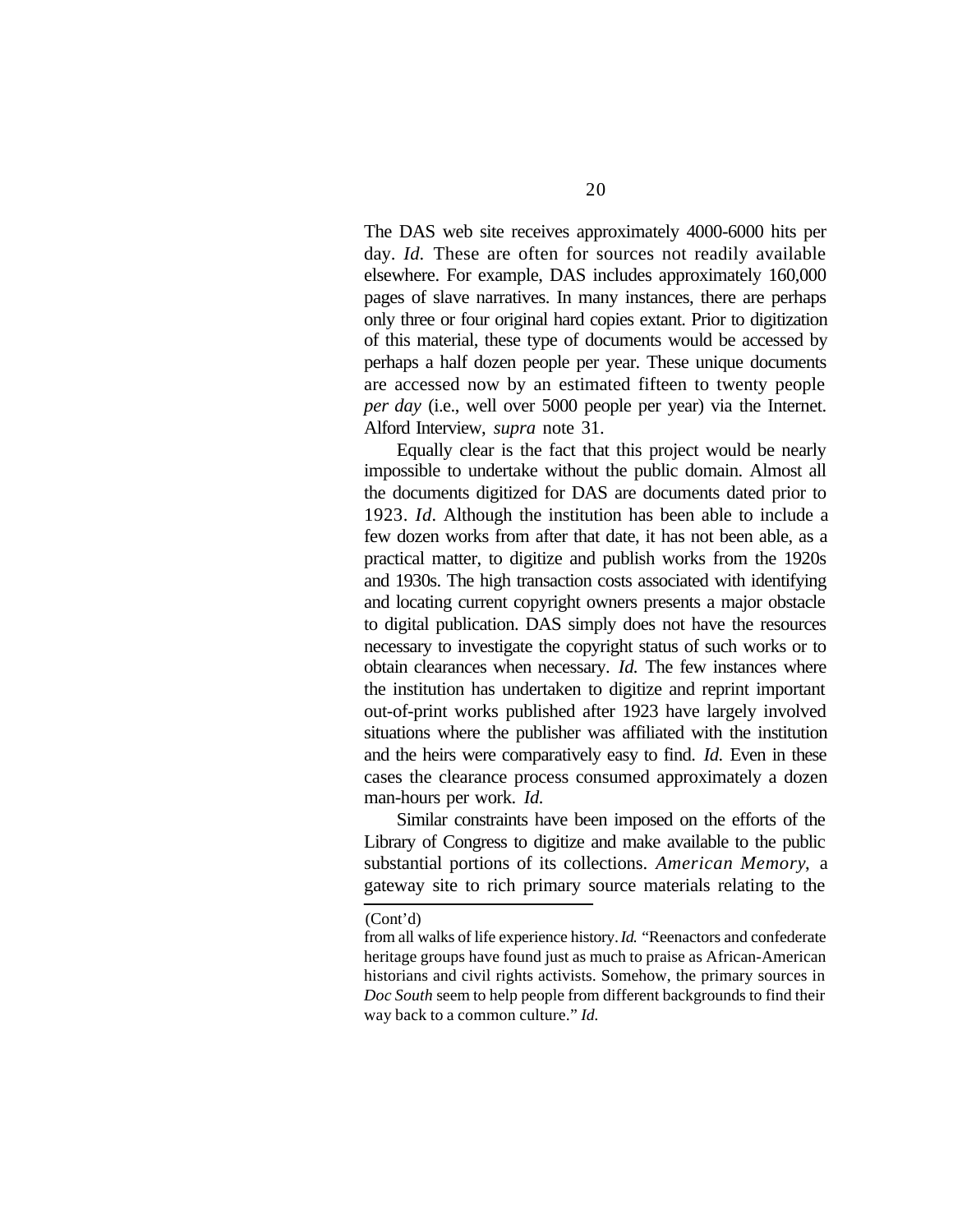history and culture of the United States, offers more than 7 million digital items from more than 100 historical collections with no fee to users.<sup>33</sup> These items include books and other printed texts, manuscripts, sheet music, maps, motion pictures, photos, prints and sound recordings, and the richest parts of the collection appear to be public domain works from prior to 1920. Copyright restrictions manifestly limit the scope of what the Library of Congress can make publicly available.<sup>34</sup>

#### **2. Substantial Numbers of Older Works Are Not Exploited Commercially**

It also bears emphasizing that the amount of material that could potentially remain unavailable to the public in a meaningful way for many more years appears to be vast. One indicator of this is the apparent scarcity of books published between 1920 and 1950 that are now in print. According to *Books In Print* <sup>35</sup>, the number of books in print for the past three years exceeds 600,000, while all titles for the decades of 1920-1950 number less than 6,000. *Id.* The paucity of republished works exists despite Congress' extending the terms for such works from 56 to 75 years in 1978. The table below indicates approximately how few of these older books have sufficient commercial appeal to warrant their republication.

<sup>33.</sup> Library of Congress, American Memory: Historical Collections for the National Digital Library, *available at* http://memory.loc.gov (last visited May 17, 2002).

<sup>34.</sup> *See* Caroline R. Arms, *Getting the Picture: Observations from the Library of Congress on Providing Online Access to Pictorial Images*, 2 Library Trends 379 (1999) ("For public access, LC has focused on converting materials produced by the U.S. Government, those likely to be out of copyright by virtue of their date of creation, or collections where a single organization or individual appears to hold copyright and commercial interest is unlikely.").

<sup>35.</sup> *Books In Print Online* (2002), *available at* http://www. booksinprint.com (last visited April 2, 2002).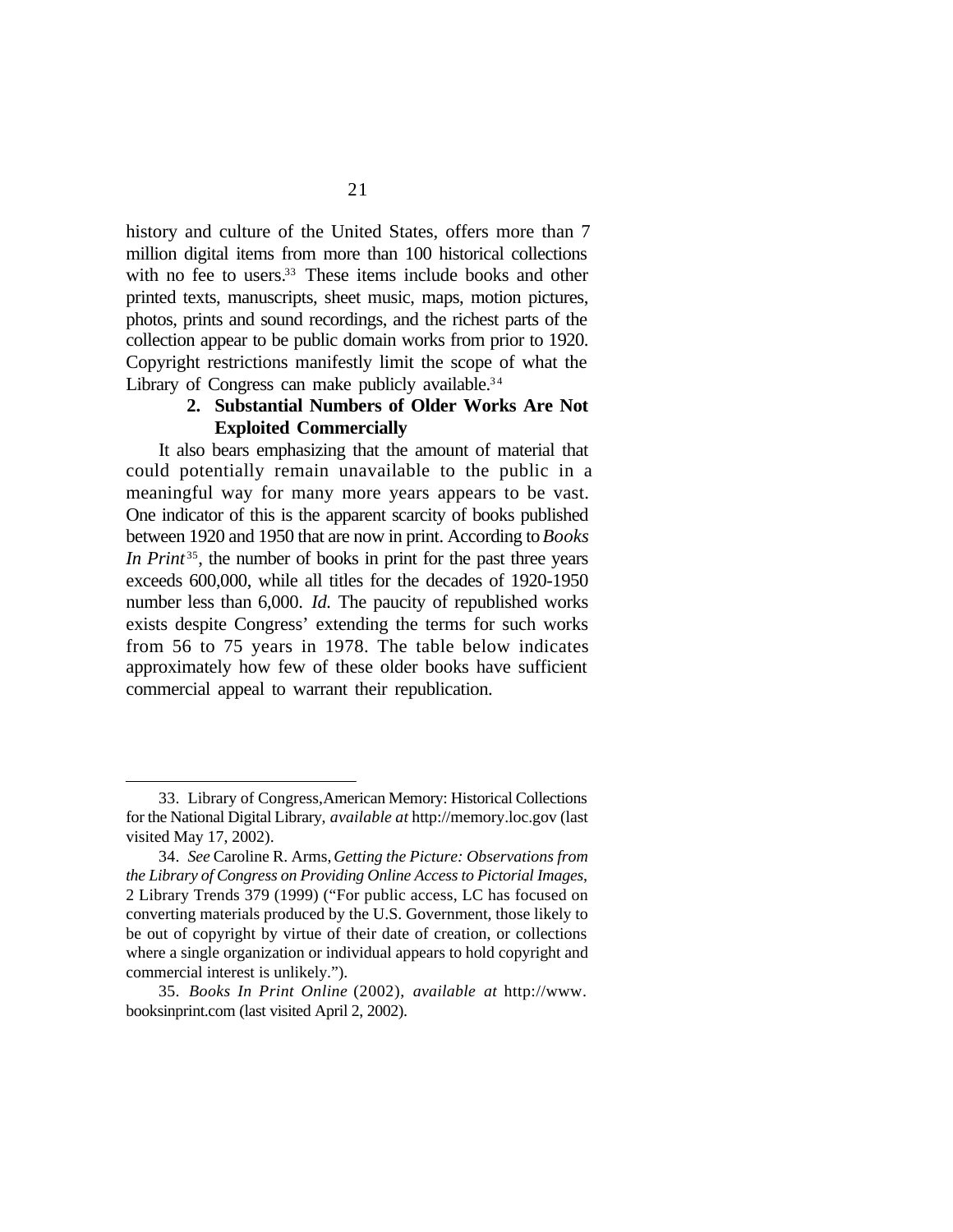| Years   | <b>Books</b><br>Registered | <b>Books Remaining</b><br>In Print | Remaining<br>In Print $(\%)$ |
|---------|----------------------------|------------------------------------|------------------------------|
| 1927-31 | 66,947                     | 646                                | 1.0                          |
| 1932-36 | 56,723                     | 682                                | 1.2                          |
| 1937-41 | 59,192                     | 929                                | 1.6                          |
| 1942-46 | 41,261                     | 911                                | 2.2                          |
| 1947-51 | 52,530                     | 1720                               | 3.3                          |

#### **Comparison: Books Registered (1927-1951) vs. Books Remaining In Print (2002***)* 36

Similar problems exist with regard to works in other media, for example, historically important sound recordings by African Americans in the early 20th century. One scholar estimates that at least 800 commercial recordings were made by African Americans during the period from 1890 to 1919.37 These include the pre-1920 output of pioneering Broadway star Bert Williams, composer/conductor W.C. Handy and the Tuskeegee Institute Singers, as well as recordings by bandleader and war hero James Reese Europe, tenor Roland Hayes and the Fisk University Jubilee Singers. *Id.* Despite their age, it is estimated that half of these recordings would be protected by existing copyright law due to state law protections for sound recordings that still persist

<sup>36.</sup> The column "Books Registered" is derived from information in the Annual Report of the Librarian of Congress for each of the years in question as to the number of hardbound books and softbound books or volumes registered with the U.S. Copyright Office. The column "Books Remaining In Print" is derived from an electronic search of Books In Print Online, *supra* note 35, for books listed as in print and indicating a "Publication Date" of the year in question.

<sup>37.</sup> E-mail from Timothy Brooks to Arnold Lutzker, Counsel of Record (Apr. 24, 2002).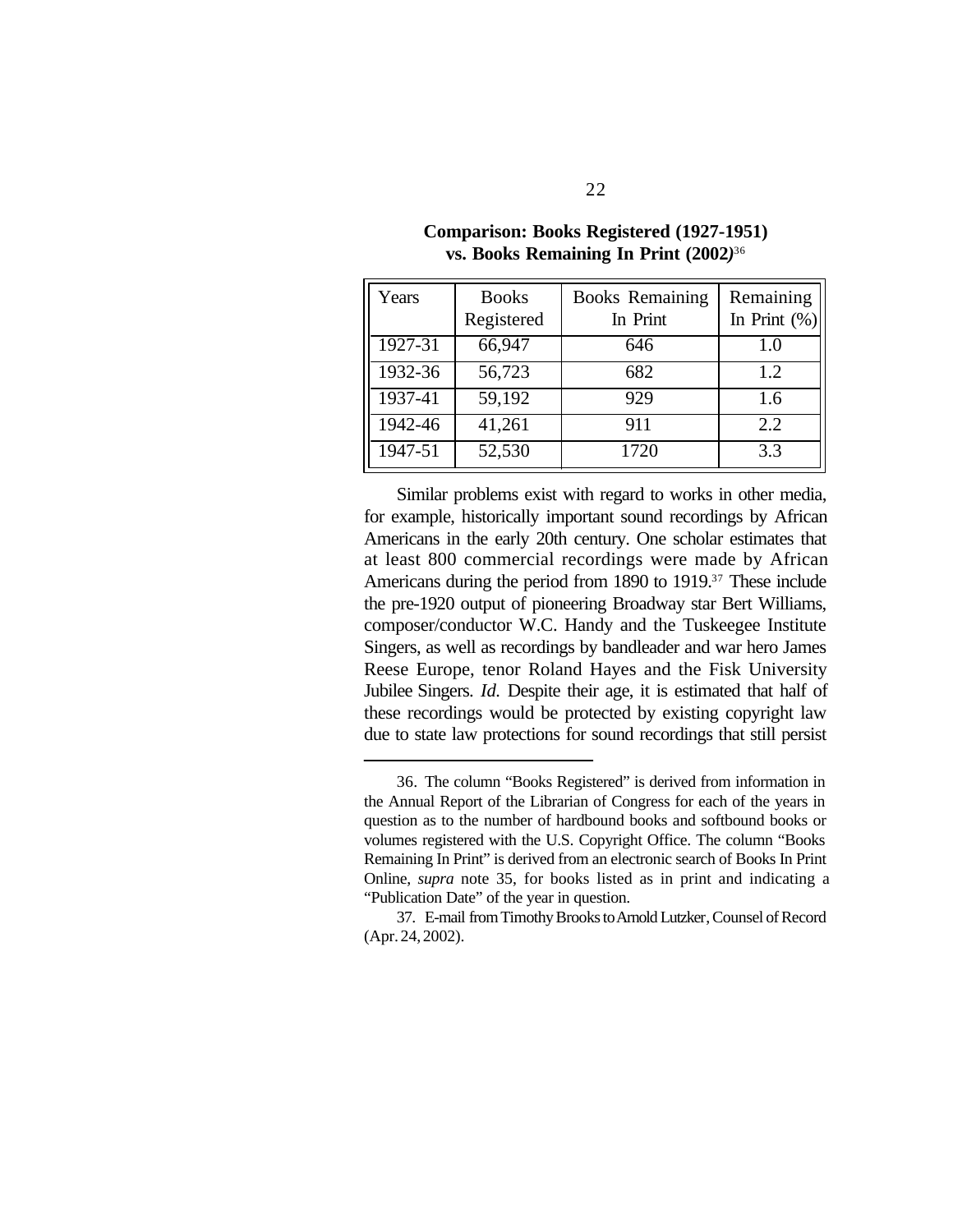under federal law. *Id.*<sup>38</sup> Even though phonorecords of most of these recordings still exist, the companies that own the copyrights have apparently reissued only two such titles — less than one percent.<sup>39</sup>

#### **3. CTEA Harms Scholarship, Education and Creative Use of Older Works**

Congress conducted no meaningful study to establish that for a significant minority, much less a majority, of copyrighted works, there is any material likelihood that copyright owners have an incentive to republish. To the contrary, as the foregoing examples illustrate, unless a market for a work is provable, owners of older works are not likely to republish them. Aside from a small selection of classic novels, movies and musical

39. Brooks e-mail, *supra* note 37. At least 130 such titles have been issued by record labels in countries outside the U.S. in which the recordings are not protected by copyright or by individuals within the U.S. who have not obtained permission to reproduce them. *Id. See also* Register of Copyrights, Draft Second Supplementary Report of the Register of Copyrights on the General Revision of the U.S. Copyright Law 23 (Oct. - Dec. 1975) (Copyright Office was "convinced that a real problem exists with large and growing catalogs of recordings that record companies are sitting on and will neither release nor license.").

<sup>38.</sup> The problems created by CTEA are even more complex for pre-1972 sound recordings than for other works. Federal copyright protection does not extend to sound recordings first fixed prior to February 15, 1972, and state common law and statutory protections apply to such sound recordings until February 15, 2067. 17 U.S.C. § 301(c). *See also Goldstein v. California*, 412 U.S. 546 (1973) (state law protections for sound recordings not preempted for those fixed prior to February 15, 1972). Absent this federal preemption, the protection for sound recordings was potentially perpetual. *Id.* at 550, 560-61. Under the 1976 Copyright Act, preemption was to take effect on February 15, 2047. *See* 1976 Copyright Act, *supra* note 14. Under CTEA, that date was extended by twenty years. 17 U.S.C. § 301(c). Consequently, commercially released sound recordings from the turn of the last century will potentially be protected for a total of more than 150 years after their commercial release. *See generally* 1 Nimmer On Copyright § 1.01[B][2][d], § 4.06[B] and 2 Nimmer On Copyright § 8C.03.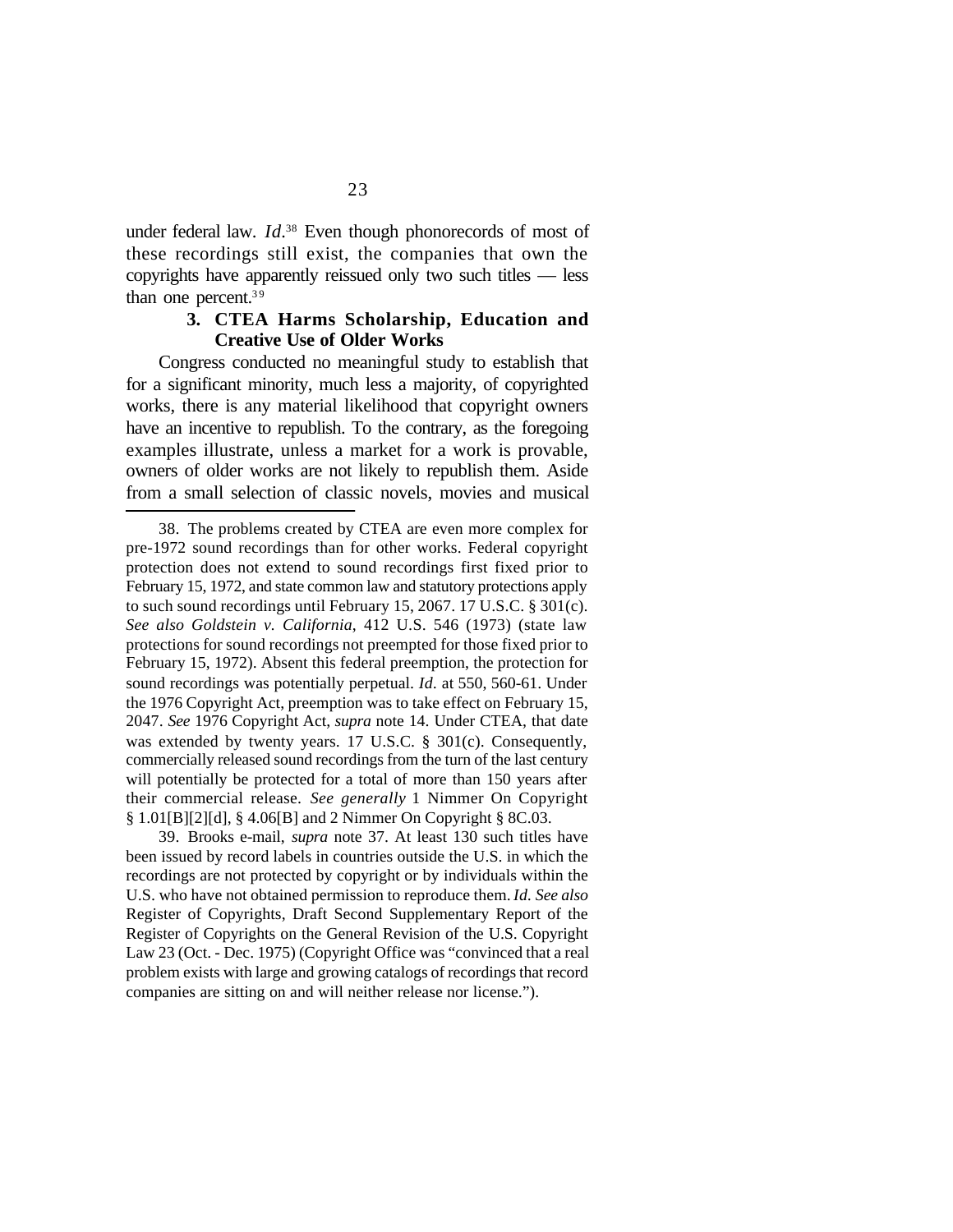works, no reasonable expectation for republication by copyright owners exists.

As is discussed in more detail in other briefs, CTEA imposes huge burdens on creative, educational and scholarly activities involving works protected by extended terms. Users of older works are self-censoring their published research in order not to run afoul of enlarged copyright terms. Because of the Copyright Act's prohibition on creation of derivative works based on a copyrighted work, *see* 17 U.S.C. § 106, the burdens copyright law places on the creative process are as onerous as they are in the republication context.40 Scholarly journals and publishers are often extremely cautious about publishing scholarship involving older works. One scholarly journal, for example, refused to publish a piece of scholarship involving correspondence from the Civil War era unless the researcher obtained signed permissions from families and other copyright owners of the letters being quoted.41 The last Civil War veteran died in 1959, so conceivably his correspondence could, due to CTEA, be under copyright until 2039. *Id.* It is the rare scholar who can undertake the costly and time-consuming genealogical and probate inquiries necessary to clear copyrights in such works. As a consequence, new works often cannot extensively quote primary sources, and scholarship and the public understanding of our history suffers.

CTEA also exacerbates the problems of educators who seek to use older works. The Copyright Office's recent study on distance education observes that the difficulty educators face in obtaining clearances to use older works in the digital distance education environment "may have become more acute over recent years" in part because of CTEA's retrospective twenty

<sup>40.</sup> *See generally* Bard & Kurlantzick, *supra* note 21 at 41-44, 47 J. Copr. Soc'y (inhibiting effects of term extension on creative uses of works).

<sup>41.</sup> Peter B. Hirtle, *Unpublished Materials, New Technologies, and Copyright: Facilitating Scholarly Use* 48 J. Copyright Soc'y 259 (2001).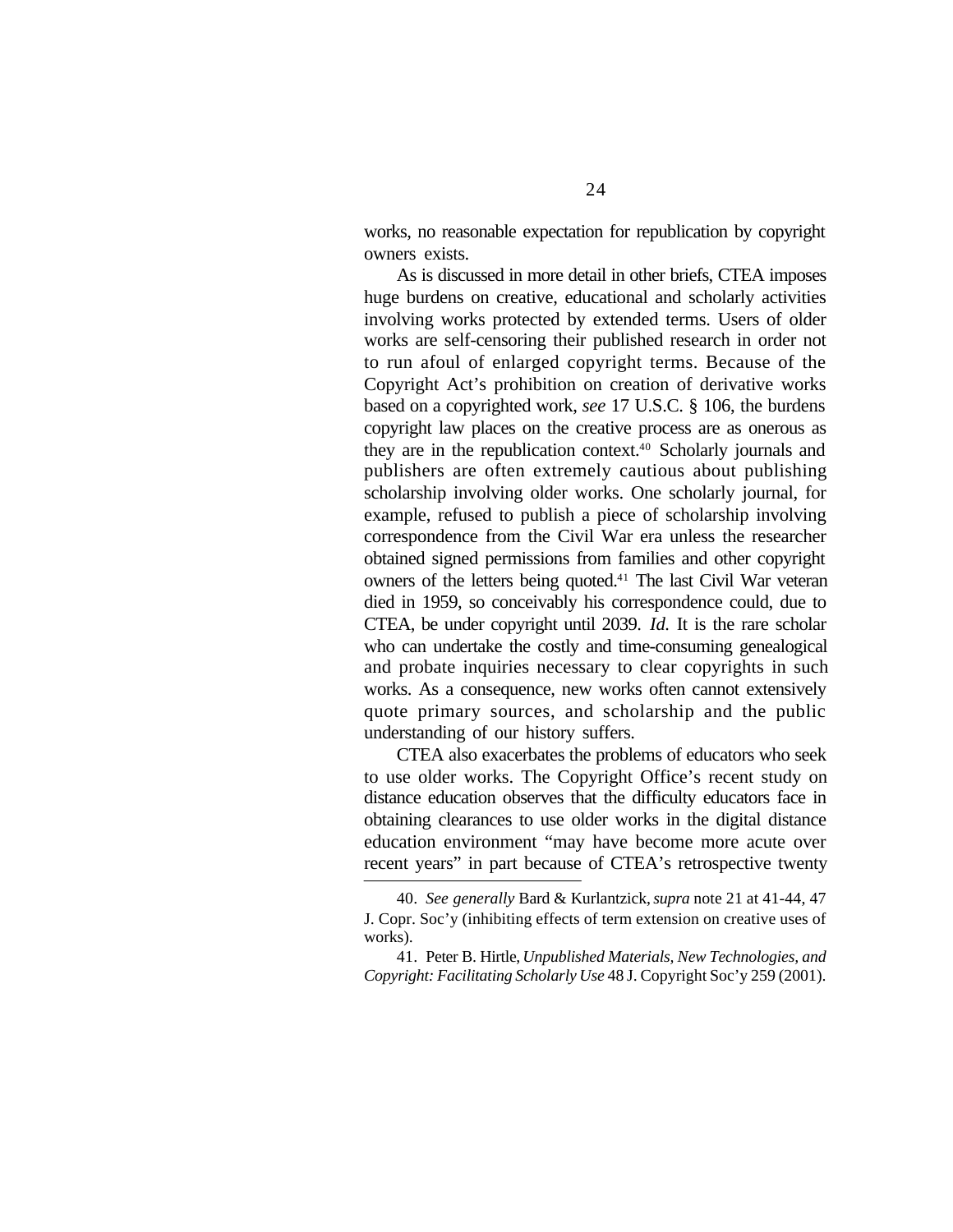year term extension.42 But digital distance education is not the only context in which educators face these issues.

One law school librarian reports that faculty who teach courses in philosophy of laws and similar topics often draw on texts from the 1920s and 1930s for course readings.<sup>43</sup> Although it is the library's understanding that copyrights in vast numbers of works have lapsed, caution by the library and law school administration deters use of texts from this era without clearance or permission from copyright owners. *Id.* Many publishers no longer exist, and often their assigns do not know the publication in question. *Id.* Some require the institution to obtain parallel permissions from authors or heirs who cannot be located. *Id.* Others request royalties even though they cannot prove copyright ownership. *Id.* This process results in an enormous drain on the institution's time and resources, and often leads faculty to select alternate readings for which clearances may be less problematic. *Id.*

These problems become more complex when newspapers or other periodicals are involved. A librarian at the University of Washington reports that the university's Ethnic & Community Press project has been hindered by CTEA.<sup>44</sup> The collection is a digital compilation of newspapers that document the history of U.S. ethnic and community newspaper publishers. *Id.* The newspapers and stories were selected to complement a course on the history of mass communications offered approximately once per year to over 100 students. *Id.* Uncertainties exist as to whether the newspapers, journalists,

<sup>42.</sup> U.S. Copyright Office, Report on Copyright and Digital Distance Education: A Report of the Register of Copyrights 165-66 (1999).

<sup>43.</sup> E-mail from Laureen C. Urquiaga, Access Services Librarian and Copyright Coordinator for the Howard Hunter Law Library in the Reuben Clark Law School at Brigham Young University, to Carol Ashworth, American Library Association (April 17, 2002).

<sup>44.</sup> E-mail from Lizabeth Wilson, Director of University Libraries, University of Washington, to Prue Adler, Associate Executive Director, Association of Research Libraries (May 15, 2002).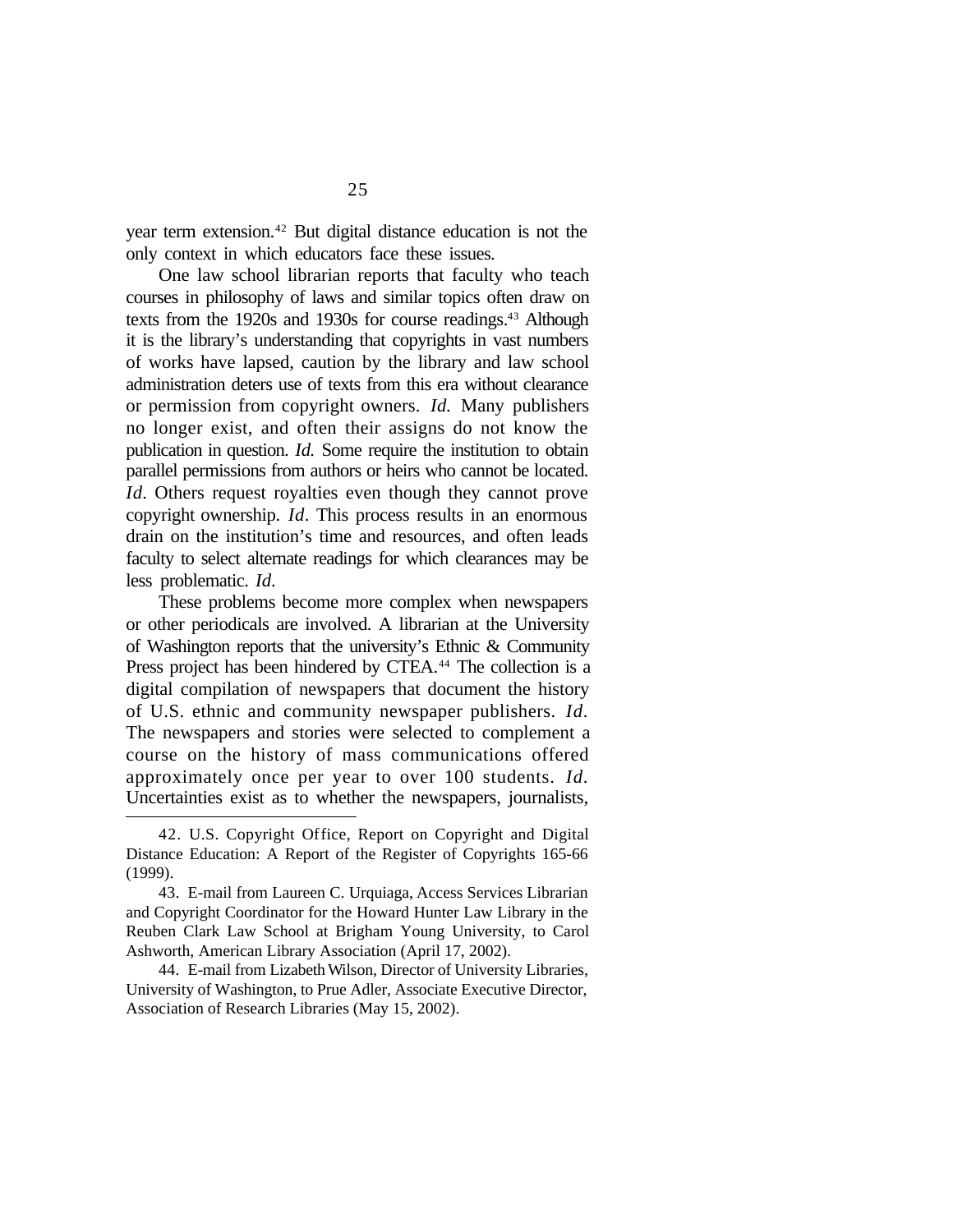and/or photographers own rights, and constraints on the library's resources make appropriate inquiries extremely difficult and time-consuming. *Id.* This, in turn, inhibits development of the collection and its use in the classroom. *Id.*

#### **B. Purported Benefits For Preservation and Access are Largely Unfounded**

As noted above, Congress believed that CTEA would benefit the public by encouraging copyright owners to preserve and make the works they own accessible to the public. But it appears that this benefit is largely illusory. First, the historical record raises serious questions as to whether copyright protection has consistently or effectively induced copyright owners to preserve even unique embodiments of creative works. As shown below, some owners (especially in the sound recording and film industries) have neglected unique and numerically-limited embodiments of works to the point that they are deteriorated and unusable. In many cases, they have deliberately destroyed such materials.

According to one investigative report, "as many as a million or more recordings from long-defunct or inactive small [independent record] labels are lying unattended and gathering dust in storage rooms, basements, and garages all over the country or have been destroyed or buried in landfills."45 The most dramatic story of neglect and destruction in the sound recording industry is RCA's demolition of its Camden, New Jersey warehouse in the early 1960s. "The warehouse, according to collectors and industry veterans, held four floors of catalog product pre-tape-era material ranging from metal parts, acetates, shellac disc masters, and alternate takes to test pressings, master matrix books and session rehearsal recordings." *Id.* Though some material was salvaged before the destruction, the building was dynamited and the wreckage bulldozed into the Delaware River. *Id*.<sup>46</sup>

<sup>45.</sup> Bill Holland, *Labels Strive to Rectify Past Archival Problems*, Billboard, July 12, 1997.

<sup>46.</sup> Similar problems exist with motion pictures. *See* 1 National Film Preservation Board, Film Preservation 1993: A Study of the Current State of American Film Preservation: Report of the Librarian of Congress (Cont'd)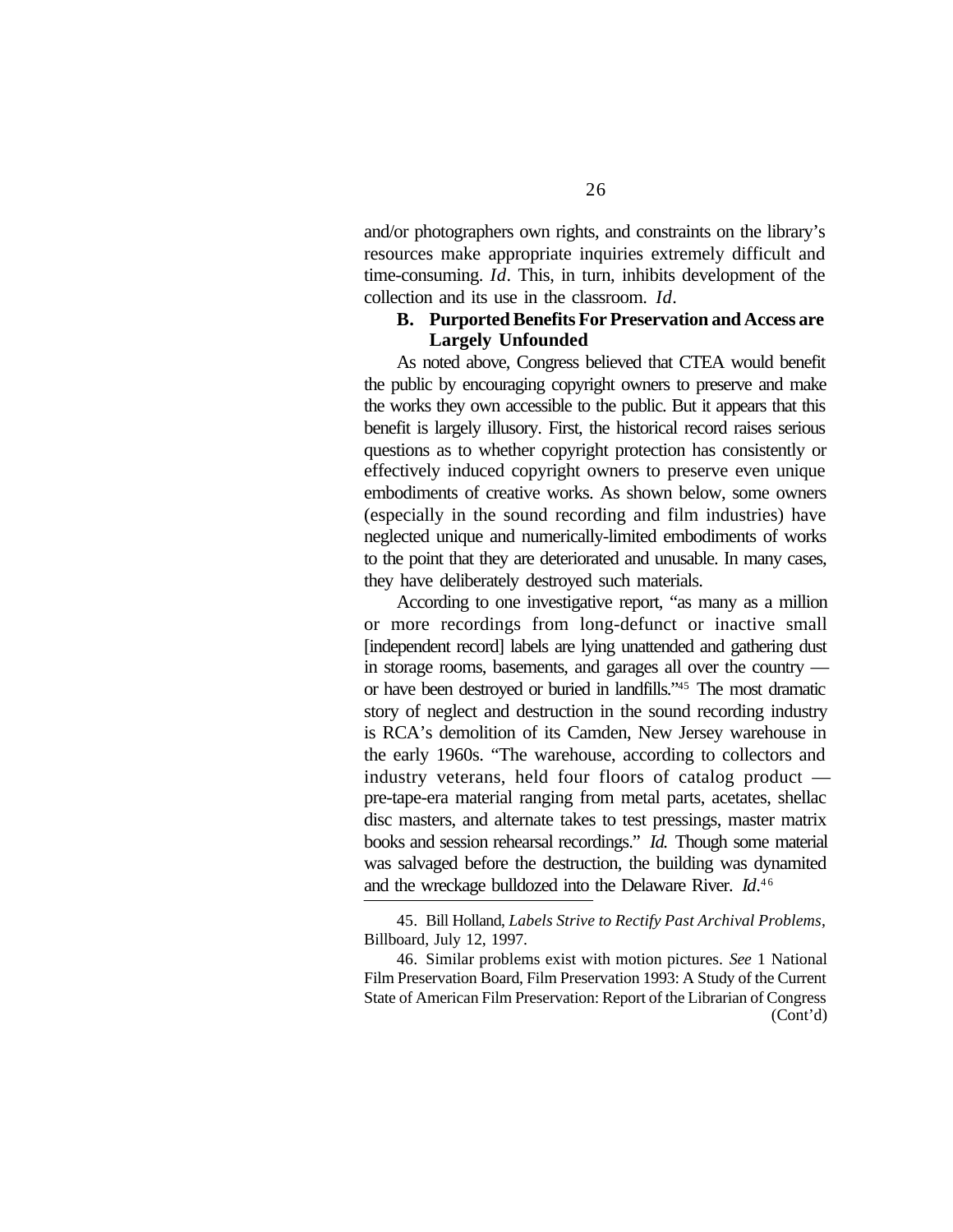Second, additional copyright protection cannot induce copyright owners to preserve embodiments of creative works unless the copyright owner receiving this benefit has custody and control over the (presumably rare and deteriorating) physical medium in which the work is embodied. Because ownership of rights in works and ownership of rights in the physical media in which they are embodied often become separated over time, $47$ the benefits of CTEA for preservation are often not forthcoming. For example, the Library of Congress makes its extensive collections of sound recordings available to record companies who have used it as a haven of last resort.<sup>48</sup> In the collection, "reissue producers have discovered copies of rare recordings that the labels themselves have lost or thrown away the masters of in periodic misguided 'housecleaning' efforts over the years." *Id.*49 Thus, there is a significant blind spot in the purported rationale for an additional twenty years of copyright protection.

<sup>(</sup>Cont'd)

<sup>§ 2 (1993) (&</sup>quot;1993 Film Study") ("a great percentage of American film has already been irretrievably lost — intentionally thrown away or allowed to deteriorate"; "fewer than 20% of the features of the 1920s survive in complete form"; preservation problems most acute for works of little commercial value, like newsreels, documentaries, avant-garde and independent productions); *see also* 1 National Film Preservation Board, Television and Video Preservation 1997: A Report on the Current State of American Television and Video Preservation: Report of the Librarian of Congress, Executive Summary (1997) (kinescope or film copies of early live television broadcasts were made selectively, other programs deliberately destroyed, videotapes erased and recycled; most devastating losses are of local television station news footage).

<sup>47.</sup> *See* 17 U.S.C. § 202 (ownership of copyright is distinct from ownership of any material object in which a work is embodied).

<sup>48.</sup> Bill Holland, *Library of Congress To Grow Sound*, *Visual Archives Getting New Facility*, Billboard, Dec. 13, 1997.

<sup>49.</sup> *See also* 1993 Film Study, *supra*, §§ 6A, 8, and 9 (material objects embodying motion pictures frequently preserved at public expense by public archives who are restricted by copyright law and contractual agreements from making motion picture works widely available to the public; studio deposit agreements prohibit commercial use of publicly archived film materials after copyrights expire).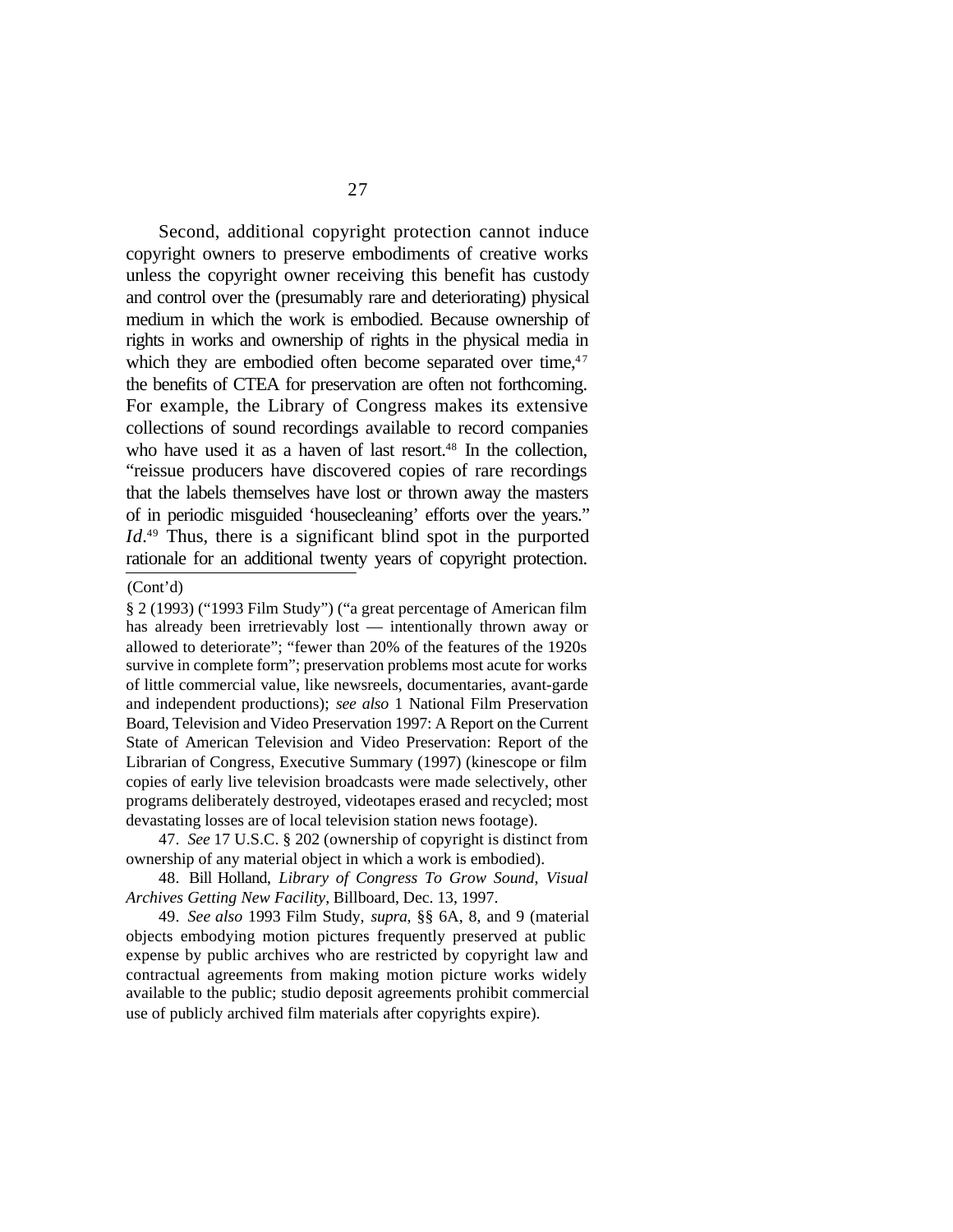#### **C. Harmonization Is An Illusory Rationale**

A chief rationale advanced in support of CTEA was that it would "harmonize" U.S. copyright law terms with those of countries in the European Union ("EU"). *See*, *e.g.*, Sen. Rep. at 7-10. This is not only a dubious goal as a legal matter, it is overstated as a factual matter. As the briefs of Petitioners and others make clear, CTEA actually "harmonizes" on a selective basis, and in fact creates substantial disharmony with the laws of countries of the EU and other nations with whom the U.S. conducts substantial trade.<sup>50</sup> Most EU countries limit the term of works owned by corporate entities to seventy years, and CTEA expands the disharmony between these terms and U.S. terms from five to twenty-five years. Sen. Rep. at 31 (Minority views of Sen. Brown). As to an individual's term of copyright, Australia, Canada, China, and Japan grant protection for life of the author plus fifty years.<sup>51</sup> This is consistent with the requirements of the Berne Convention, to which the U.S. adhered in 1989.<sup>52</sup> Whatever dubious "harmony" CTEA may create as to European Union countries, it certainly creates disharmony with other countries' copyright laws.

A purported benefit of "harmonization" for U.S. copyright owners is that it will result in substantial revenue for U.S. copyright interests. *See* Sen. Rep. at 7, 9. But Congress largely overlooked the costs that CTEA will impose on the American

51. Paul Edward Geller, International Copyright Law and Practice § 3[1] at AUS-30, CAN-37, CHI-27 and JAP-21 (2000).

52. Berne Convention Implementation Act of 1988, Pub. L. No. 100-568, 102 Stat. 2853 (1988). In 1976, Congress noted the then German copyright term of life plus 70 years, *see* 1976 Act House Report at 135-36, but nevertheless deemed harmonization with the Berne standard of life plus 50 years to be essential to passage of the 1976 Act, rather than longer terms by individual nation standards.

<sup>50.</sup> The amount of "harmony" even within the EU appears to have been overstated. *See* Julian Barnes, *Copyright Wrongs*, Wall Street J. Jan. 31, 2002, at A16 (national anomalies complicate EU term calculations); *see also* Peter Groves, *Toad and Ratty In Clover*, The Times, June 6, 1995 (complications arising from EU restoration of copyrights to public domain works).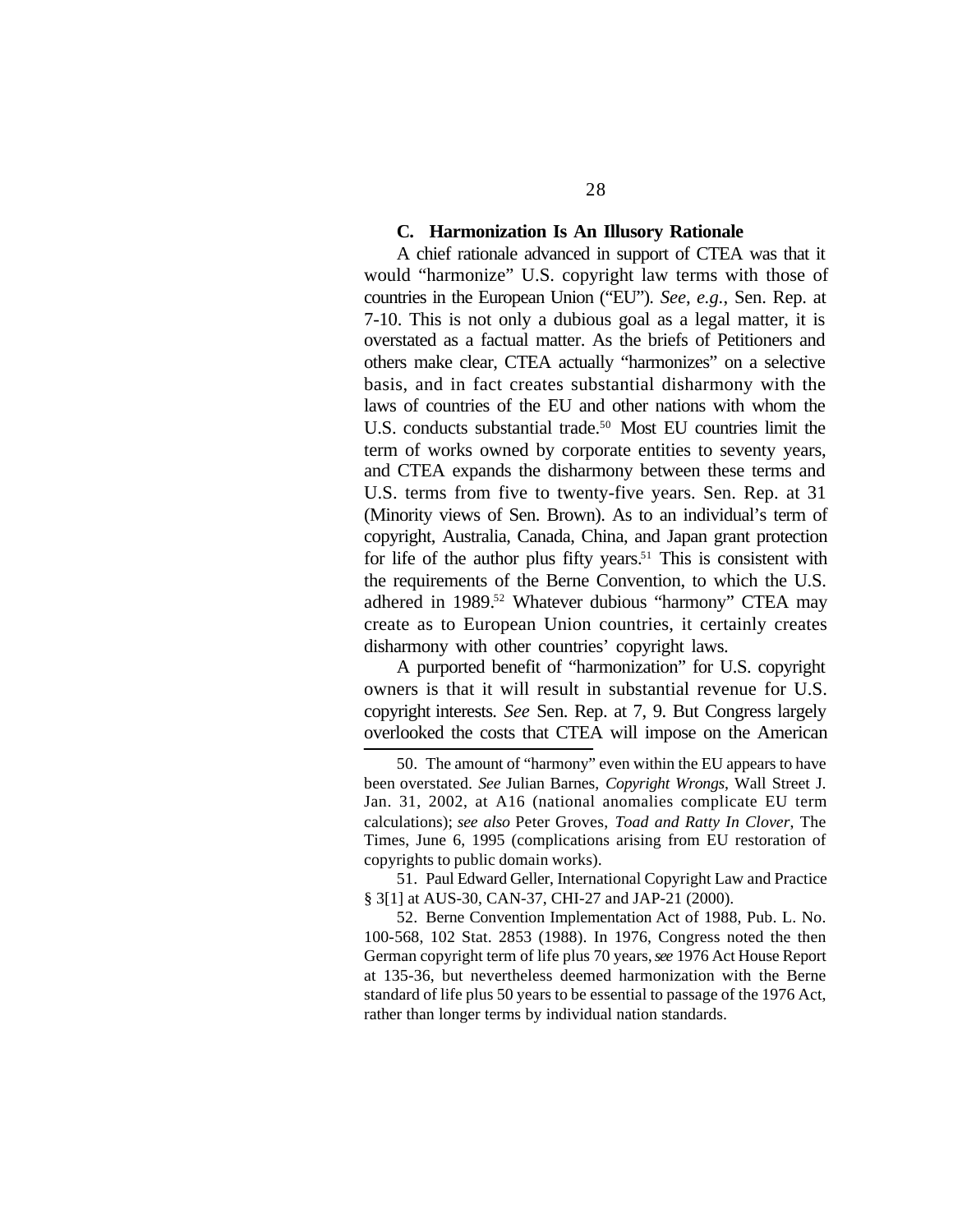public.53 The U.S. must recognize longer copyright protection for works of authors in the EU and pay a premium for the privilege of acquiring copies of such works.54 Congress's failure to balance CTEA's perceived benefits against these added costs and losses undermines any claim that the enlargement of copyright terms was congruent and proportional to the aim of promoting the progress of science and useful arts.

#### **D. Section 108(h) Does Not Significantly Mitigate the Harms Imposed By CTEA on the Public Domain**

CTEA does contain a limited exemption for libraries and archives to enable them to reproduce, distribute, display, and perform certain works in the final twenty years of their extended terms for research and preservation purposes. 17 U.S.C. § 108(h). Although that provision on its face appears useful to the covered institutions, the exemption may ultimately do little, as a practical matter, to mitigate the substantial burdens imposed by CTEA. By its terms, it only covers "published" works. *Id.* It only applies when the works are not subject to "normal commercial exploitation," when a copy cannot "be obtained at a reasonable price," and when the copyright owner has not filed proper notice with the Copyright Office advising that the work is available on those terms. *Id.*

The "normal commercial exploitation" and "obtained at a reasonable price" requirements are particularly problematic. In December 1998, the Copyright Office issued interim regulations and requested comments on how a copyright owner or its agent may provide notice to libraries and archives that a published work in the final twenty years of its extended term of copyright is subject to normal commercial exploitation or that a copy can be obtained at a reasonable price. 63 Fed. Reg. 71,785-71,788 (1998). A number of groups filed comments, including copyright owner industry groups such as the Motion Picture Association of America. They assert that if a work is

<sup>53.</sup> *See generally* Bard & Kurlantzick, *supra* note 21, 47 J. Copr. Soc'y at 17-18, 30-35.

<sup>54.</sup> *See id.* at 56-61.